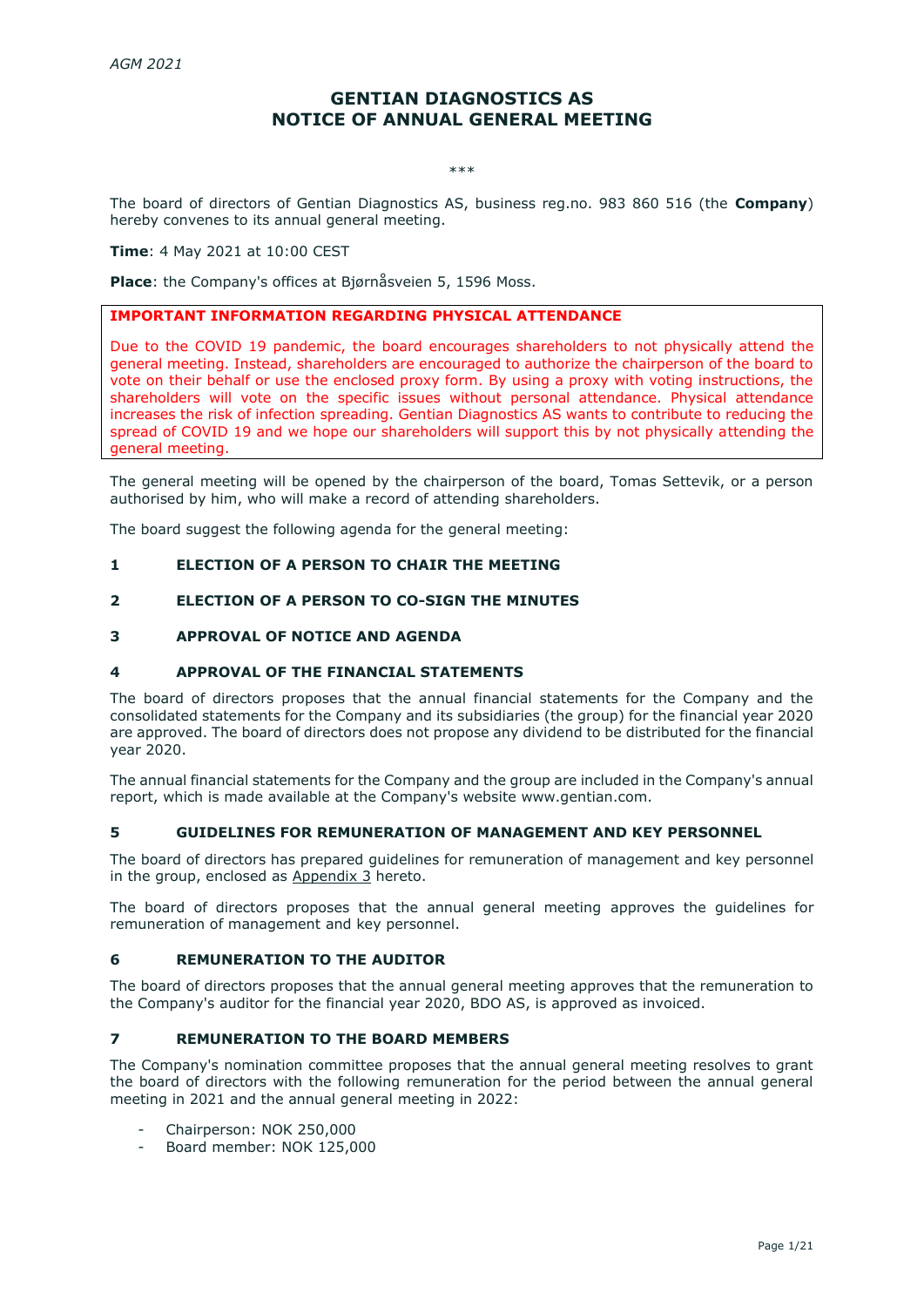# **8 REMUNERATION TO THE NOMINATION COMMITTEE**

The Company's nomination committee proposes that the annual general meeting resolves to grant the nomination committee with the following remuneration for the period between the annual general meetings in 2020 and 2021, as well as remuneration for the period between the annual general meetings in 2021 and 2022:

## 2020/2021

- Chairperson: NOK 15,000
- Member: NOK 7,500

# 2021/2022

- Chairperson: NOK 20,000
- Member: NOK 10,000

# **9 CONVERSION TO PUBLIC LIMITED LIABILITY COMPANY**

The Company's shares are today listed on Euronext Growth Oslo. As it is a condition for listing on Oslo Børs that the Company is organised as a Norwegian public limited liability company, the board of directors proposes that the Company is converted into a Norwegian public limited liability company and that the name is changed to "Gentian Diagnostics ASA". The proposal entails that others than the shareholders or certain named persons may subscribe for new shares in the Company. The conversion to a public limited liability company will have the effect that the Company will be governed by the provisions of the Norwegian Public Limited Liability Companies Act. This will, *inter alia*, have the following consequences in the form of changed legal framework:

- The Company may carry out share capital increases by issue of shares by invitation to an indefinite circle or by public subscription invitation.
- The minimum required share capital will be increased from NOK 30,000 to NOK 1,000,000.
- The Company is required to have a CEO/general manager.
- Both genders must be represented on the board of directors.
- The notice period for convening a general meeting must be at least two weeks (21 days with effect from the listing on Oslo Børs).
- The Company's designation "AS" must be changed to "ASA".
- The Company's shares must be registered in a central securities register.
- Stricter requirements with respect to contribution in kind, transactions with related parties as well as mergers and demergers will apply.
- The Company must comply with the accounting rules for large enterprises, cf. section 1-5 of the Norwegian Accounting Act.
- The shares of a public limited company are freely transferable unless otherwise set out in the articles of association.

Of the above-mentioned requirements, the Company already fulfils the requirements for having minimum share capital of NOK 1,000,000, a CEO, both genders represented on the board of directors, and registration of the Company's shares in the central securities register.

An auditor report prepared in connection with the conversion is attached hereto as Appendix 4.

On the basis of the above, the board of directors proposes that the general meeting adopts the following resolution:

*The Company shall be converted to a public limited liability company (ASA), in accordance with chapter 15 of the Private Limited Liability Companies Act. The Company shall invite investors other than the shareholders or named individuals to subscribe for shares in the Company.*

# **10 CHANGE OF CORPORATE NAME**

With reference to the proposal for conversion to a public limited liability company, cf. item 9, the board proposes that the general meeting adopts a resolution to change the name of the Company to Gentian Diagnostics ASA.

On the basis of the above, the board of directors proposes that the general meeting adopts a resolution to amend the Company's articles of association as follows: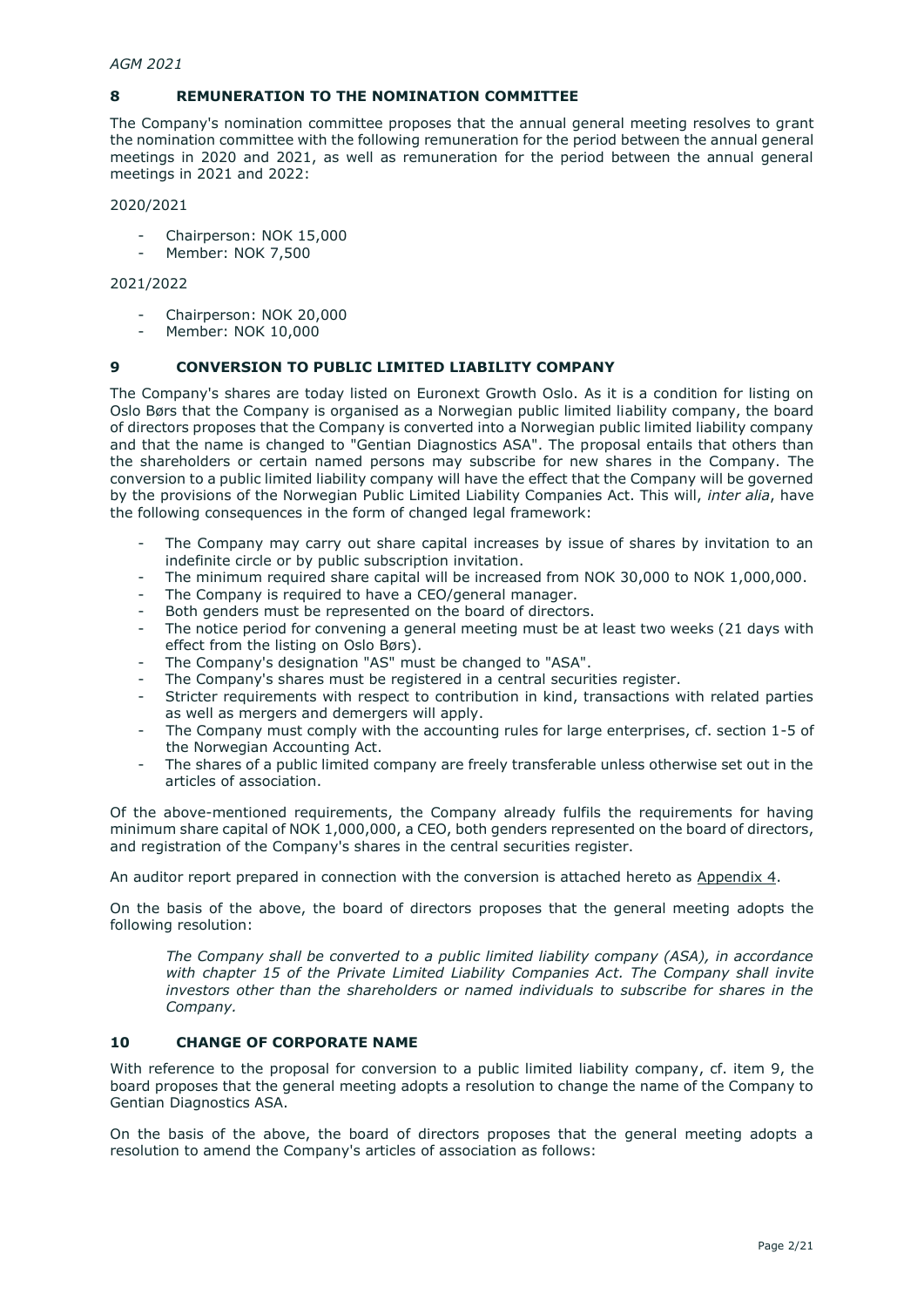*Section 1 of the Company's articles of association is amended as follows:*

*"The name of the company is Gentian Diagnostics ASA. The company is a public limited liability company".*

# **11 ELECTION OF BOARD MEMBERS**

The Company's nomination committee proposes that the general meeting resolves to re-elect the following chairperson and members to the board of directors until the annual general meeting in 2022:

- a. Tomas Settevik (chairperson)
- b. Ingrid Teigland Akay
- c. Espen Tidemann Jørgensen
- d. Kari E Krogstad
- e. Susanne Stuffers<br>f. Runar Vatne
- **Runar Vatne**
- g. Tomas Kramar

Further information is included in the nomination committee's proposal, which is made available at the Company's website [www.gentian.com.](http://www.gentian.com/)

#### **12 NOMINATION COMMITTEE**

The Company intends to comply with the recommendations set out in the Norwegian code of practice for corporate governance. Pursuant to the Norwegian code of practice for corporate governance, the Company should have a nomination committee that is elected by the general meeting, that this is set out in the articles of association and that the general meeting should stipulate instructions for the nomination committee.

The proposed Instructions for the Nomination Committee are attached hereto as Appendix 5.

Based on the above, the board of directors proposes that the general meeting adopts the following resolution:

*The Company's nomination committee shall be reflected in the articles of association with effect from the registration of the conversion of the Company into a Norwegian public limited liability company in the Norwegian Register of business enterprises. From this time, section 6 in the Company's articles of association is amended as follows:*

*"The company shall have a nomination committee, elected by the general meeting.* 

*The nomination committee shall consist of two to four members elected by the general meeting, where the majority of the members shall be independent of the board and the management. The members of the nomination committee, including the chairperson, will be elected by the general meeting for a term of one year unless the general meeting decides otherwise in connection with the election.*

*The nomination committee shall present proposals to the general meeting regarding (i) election of chair of the board, shareholder elected board members and any deputy members, and (ii) election of members to the nomination committee.*

*The nomination committee shall also present proposals to the general meeting for remuneration of the board and the nomination committee, which is to be determined by the general meeting.* 

*The general meeting may adopt instructions for the nomination committee."*

*The general meeting approves the instructions for the nomination committee as set out in the "Instructions for the nomination committee" attached to these hereto as Appendix 5.* 

The board of directors also proposes that the general meeting re-elects the following members to the nomination committee until the annual general meeting in 2022:

- a. Andreas Berdal Lorentzen (chairperson)
- b. Haakon Sæter
- c. Fredrik Thoresen
- d. Erling Sundrehagen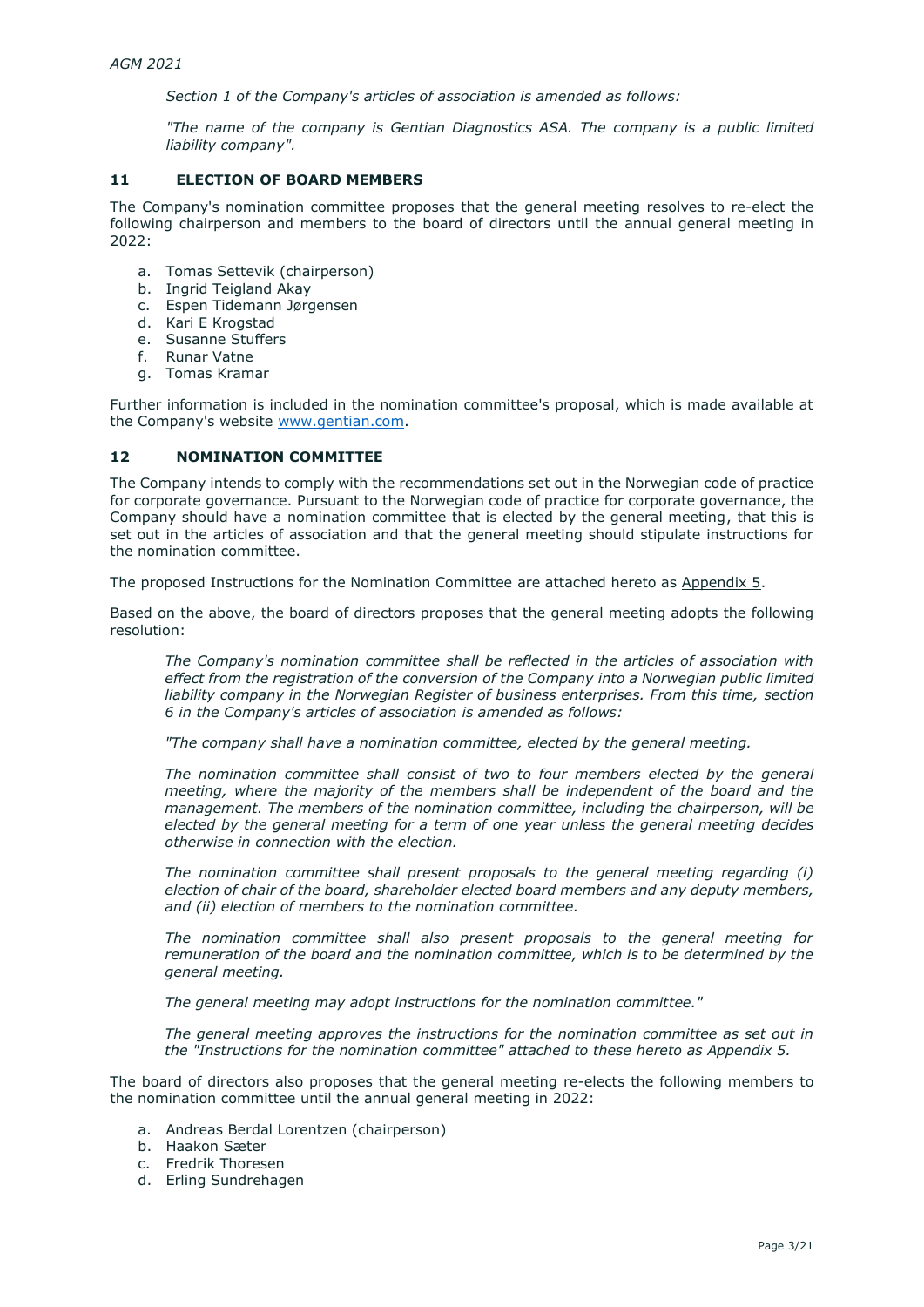Further information is included in the nomination committee's proposal, which is made available at the Company's website [www.gentian.com.](http://www.gentian.com/)

# **13 AMENDMENTS OF THE ARTICLES OF ASSOCIATION**

In addition to the amendments to the articles of association proposed under item 9 (conversion to public limited liability company) and 12 (nomination committee), the board of directors proposes that the general meeting adopts a resolution to amend the Company's articles of association in order to facilitate the Company's listing on Oslo Børs. The proposed amendments to the articles of association will enter into force as of the time the conversion to a public limited liability company has been registered with the Norwegian Register of Business Enterprises.

On this basis, the board of directors proposes that the general meeting passes the following resolutions:

*Section 5 of the articles of association on the CEO is removed and the numbering of the other provisions in the articles of association is updated accordingly.*

*New section 5 of the articles of association on the board of directors is amended by removal of third, fifth, sixth, seventh, eighth and ninth paragraph, and shall read as follows:*

*"Members and chair of the board of directors are elected by the general meeting, after proposal from the nomination committee, including any deputy members.* 

*The board of directors shall consist of between 3 and 7 shareholder elected board members.*

*Members of the board are elected for a period of one year. The service period may be shorter if there is supplementary election."*

*New section 7 of the articles of association on the general meeting is amended by removal of paragraphs regarding requirements to the general meeting pursuant to the Private Limited Liability Companies Act, and shall read as follows:* 

*"The annual general meeting shall resolve:*

- *The approval of the annual accounts and annual report, as well as distribution of dividends.*
- *Other matters that the general meeting is required by law or the articles of association of the company to resolve.*

*The general meeting shall be held in the municipality of Moss or Oslo. If it is necessary for special reasons, the general meeting may be held elsewhere.* 

*The right to participate and vote at general meetings of the company can only be exercised for shares which have been acquired and registered in the shareholders register on the fifth business day prior to the general meeting.*

*Shareholders who intend to attend a general meeting shall give the company written notice of their intention within a time limit given in the notice of the general meeting, which cannot expire earlier than five days before the general meeting. Shareholders, who have failed to give such notice within the time limit, can be denied admission.*

*Appendices relating to matters to be dealt with by the general meeting and that are made available for the shareholders on the company's website, do not need to be sent to the shareholders. This shall also apply to documents that by law are required to be included in or attached to the notice to the general meeting. A shareholder may nevertheless request that documents relating to matters to be dealt with at the general meeting, is sent to him/her, without consideration.* 

*The shareholders may cast their votes in writing, including through electronic communication, in a period prior to the general meeting. The board of directors may establish*  specific guidelines for such advance voting. It must be stated in the notice of the general *meeting which guidelines have been set."*

*New section 8 of the articles of association on transfer of shares shall be amended to remove restrictions on transfer of shares and shall read as follows:* 

*"Acquisition of shares is not subject to approval by the company. None of the company's shares is subject to a right of first refusal."*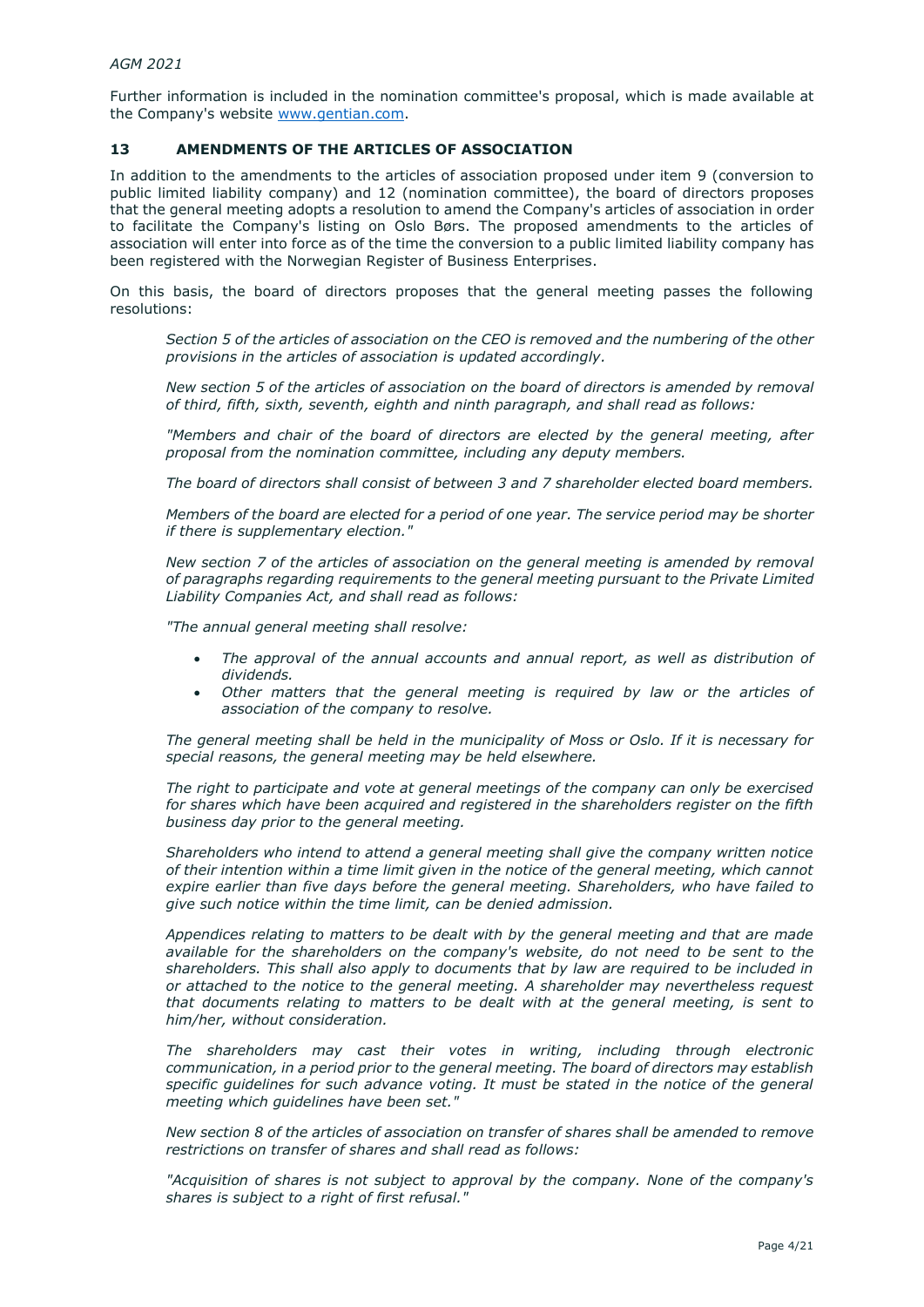*Former section 10 (new section 9) of the articles of association on the right of first refusal shall be removed.* 

*Former section 11 (new 10) of the articles of association on pledging of shares shall be removed.* 

A complete version of the proposed new articles of association are included in Appendix 6.

# **14 BOARD AUTHORISATION - SHARE CAPITAL INCREASE**

The board of directors is of the opinion that it would be advantageous that the board is granted an authorisation to increase the share capital of the Company for general purposes to give the board the necessary flexibility and possibility to act promptly, e.g. in the event the Company needs to strengthen its equity or if the Company shall issue consideration shares in connection with an acquisition.

The board's proposal is that the board is granted an authorisation to issue a number of shares that results in an increase of the current share capital of up to 10% of the share capital. In order to fulfil the purpose of the authorisation, the board decided to propose that the shareholders' preferential right to subscribe new shares may be deviated from.

Based on the above, the board proposes that the general meeting adopts the following resolution:

- *a. The board of directors is authorised to increase the Company's share capital by up to NOK 154,118.89 in one or more instances.*
- *b. The authorisation may be used in connection with strengthening the Company's equity and to issue new shares as consideration in business acquisitions. The board of directors is authorised to determine any further terms applicable to the share capital increase(s)*
- *c. The shareholders' preferential rights to subscription of new shares may be deviated from.*
- *d. The authorisation comprises share capital increases against contribution in kind and the right to incur specific obligations on behalf of the Company.*
- *e. The authorisation comprises capital increases in connection with mergers.*
- *f. The authorisation is valid until the Company's annual general meeting in 2022, but not later than 30 June 2022.*

# **15 BOARD AUTHORISATION – EMPLOYEE SHARE PURCHASE PROGRAM**

The Company wish to have the opportunity to carry out a share purchase program in which all employees in the Company and its subsidiaries are given the opportunity to subscribe for new shares in the Company with customary discounts and terms for such program. The purpose of the share purchase program is to create incentives for the employees to contribute to value creation in the Company, which is to the benefit of both the Company and the shareholders.

It is contemplated that a program will comprise of approximately 15,000 -20,000 new shares in the Company. In order to ensure flexibility with regards to timing of the share program and without calling for an extraordinary general meeting for approval, the board of directors proposes that the annual general meeting grants the board with an authorisation to issue shares in the connection with a share purchase program for employees on terms further stipulated by the board. In order to carry out a share purchase program by issuance of new shares directed only to employees, it is necessary to deviate from existing shareholders' preferential rights.

On this background, the board of directors proposes that the general meeting makes the following resolution:

- 1 *The board of directors is authorised to increase the Company's share capital by up to NOK 3,000 in one or more instances.*
- 2 *The authorisation may be used in connection with share purchase program for employees in the Company and its subsidiaries. The board of directors is authorized to determine any further terms applicable to the share purchase program and the appurtenant share capital increase(s).*
- 3 *The shareholders' preferential rights to subscription of new shares may be deviated from.*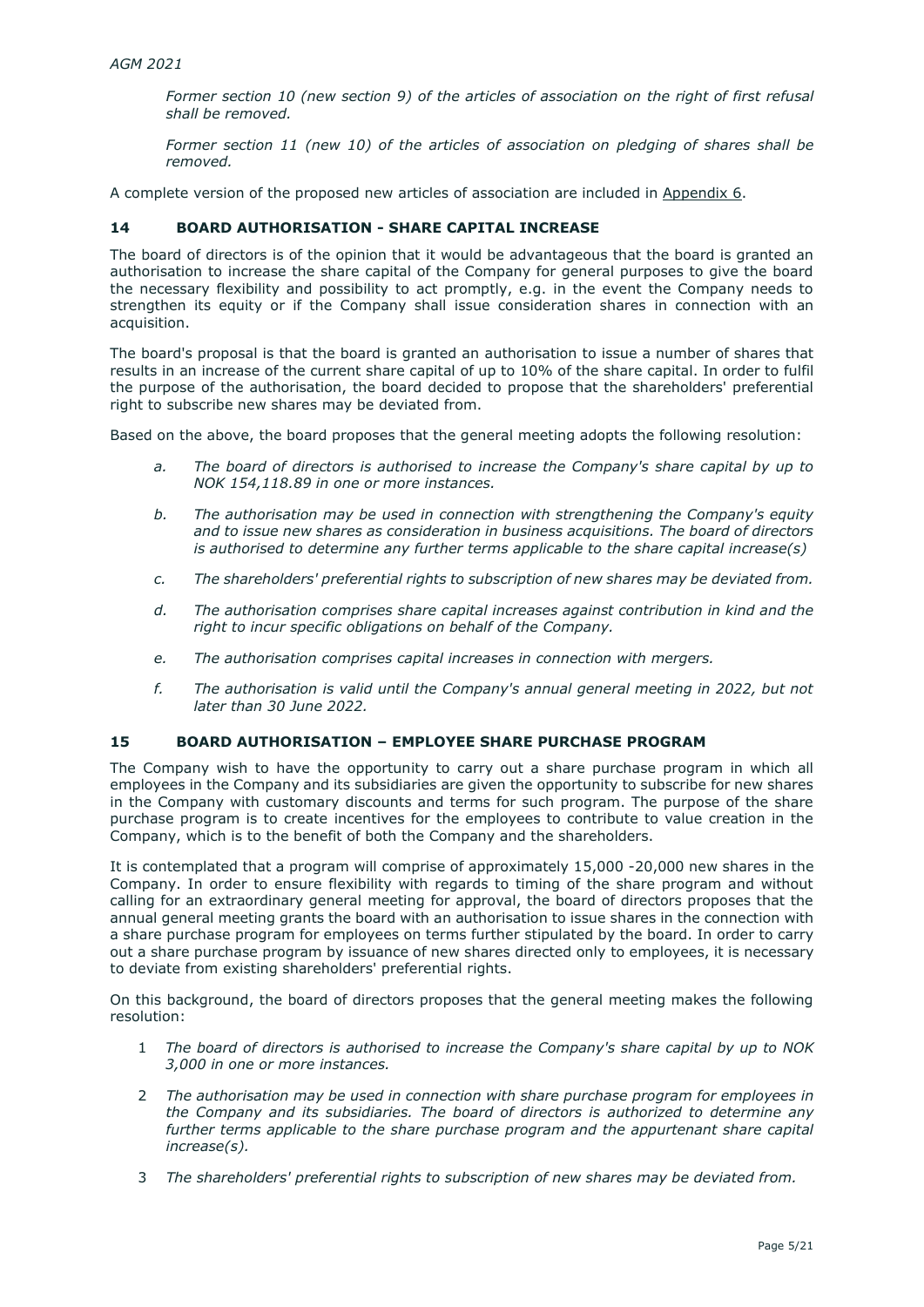- 4 *The authorisation does not comprise share capital increases against contribution in kind and the right to incur specific obligations on behalf of the Company.*
- 5 *The authorisation does not comprise share capital increases in connection with mergers.*
- 6 *The authorisation is valid until the Company's annual general meeting in 2022, but not later than 30 June 2022.*

Shareholders are entitled to attend the general meeting, either in person or by proxy of their own choosing, and to vote for shares the shareholder is listed with in the VPS. Shareholders are urged to submit a registration form per mail to Gentian Diagnostics AS, PO Box 733, 1509 Moss, or by e-mail invest@gentian.com. Shareholders wishing to be represented and to vote by proxy at the general meeting may submit a proxy authorisation to Gentian Diagnostics AS, PO Box 733, 1509 Moss, or by e-mail invest@gentian.com. Shareholders may appoint proxies with voting instructions. The proxy authorisation form may also be brought to the general meeting. The registration and proxy authorisation forms are enclosed with this notice as Appendix 1 and Appendix 2, respectively.

\*\*\*

Each share in the Company carries one vote at the general meeting and all shares have equal rights. At the date of this notice, the Company has 15,411,889 shares, each with a nominal value of NOK 0.10. The Company does not own any shares in the Company.

Shareholders may suggest resolutions for the items on the agenda and may ask the board members and the general manager to provide the necessary information on matters that may affect the evaluation of the items that have been presented to the shareholders for decision, the financial position of the Company and other items up for consideration by the general meeting. This does not apply if the information required cannot be provided without disproportionate harm to the Company, cf. Section 5-15 of the Norwegian Limited Liability Companies Act.

In accordance with the current section 8 of the Company's articles of association, the Company's annual report for 2020 (including the annual financial statements for the Company and the group and the auditors' statement) and the proposal from the nomination committee have been made available at the Company's website www.gentian.com and, thus, is not distributed to shareholders together with the notice. However, shareholders have the right to have such documents sent to them free of charge upon request to the Company.

Questions regarding the notice, document requests or other inquires can be directed to Gentian Diagnostics AS, CFO Njaal Kind, telephone: + 47 919 06 525.

\*\*\*

Appendices:

- 1. Registration form
- 2. Proxy form
- 3. Guidelines for remuneration of management and key personnel
- 4. Auditor report in connection with conversion to a public limited liability company
- 5. Instructions for the nomination committee
- 6. Articles of association

*[signature page follows]*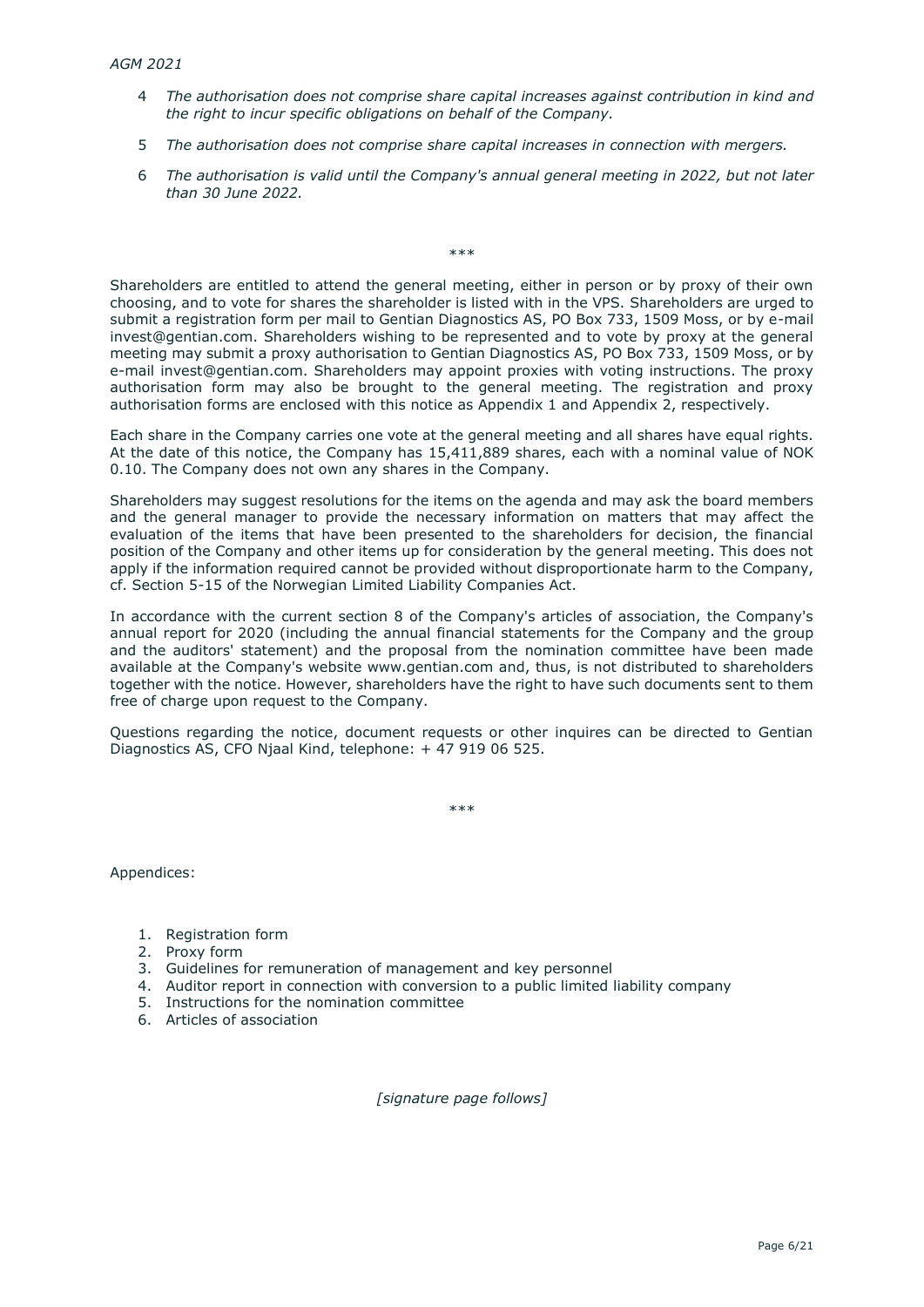# *[signature page notice of AGM Gentian Diagnostics AS]*

\*\*\*

On behalf of the Company:

22 April 2021

Tomas Settevik

Chairperson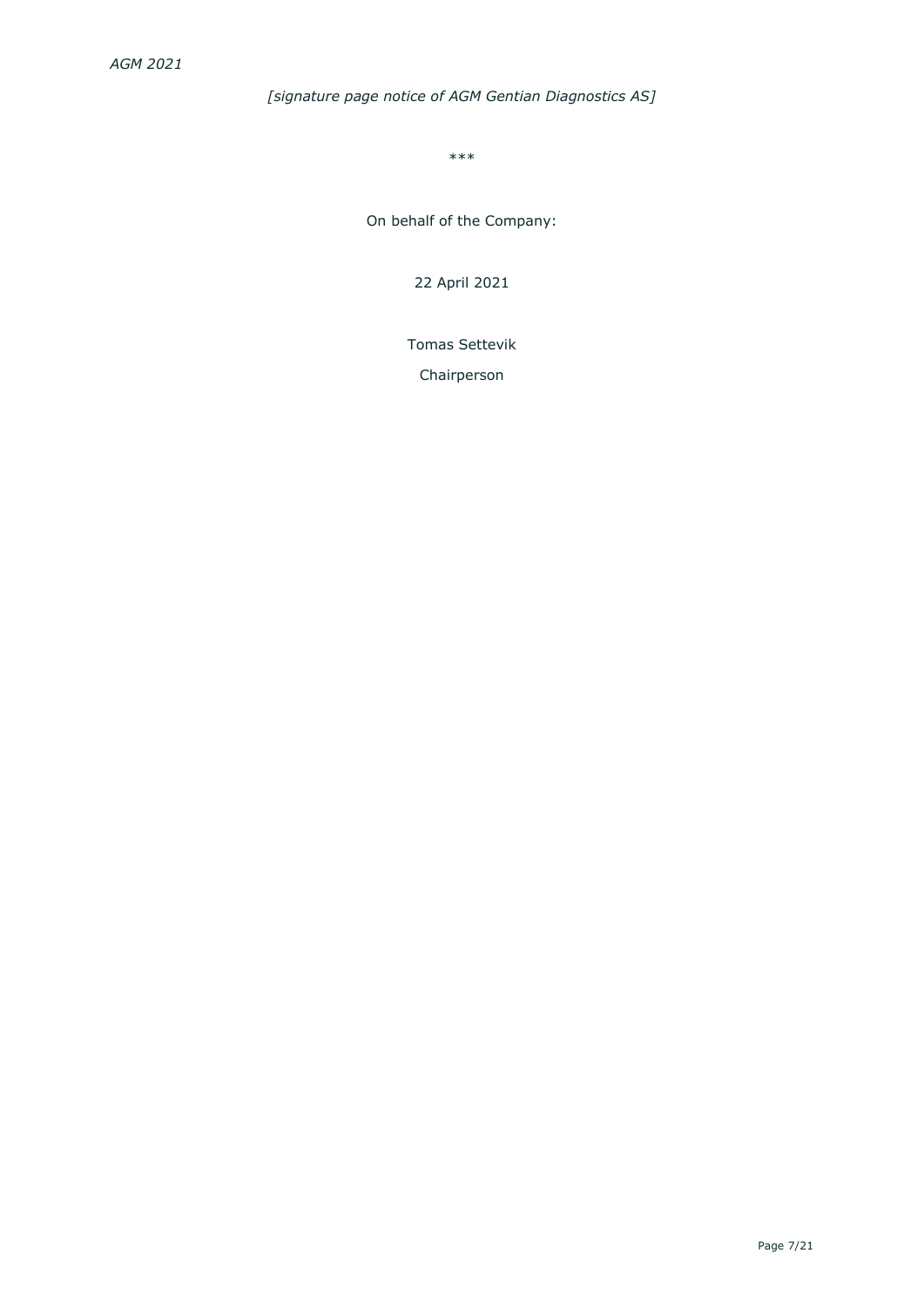### **REGISTRAION FORM – Annual general meeting of Gentian Diagnostics AS**

Notice that you will attend the annual general meeting on 4 May 2021 may be given with this registration form. The registration is completed by sending the registration form to Gentian Diagnostics AS, PO Box 733, NO-1509 Moss, or by e-mail: [invest@gentian.com. W](mailto:invest@gentian.com)ritten proxy may be brought at the general meeting in the event that you are not able to attend in person.

I, the undersigned, will attend the annual general meeting of Gentian Diagnostics AS on 4 May 2021 and vote onbehalf of:

- □ vote for my own shares
- □ vote for other shares as specified in the enclosed proxy form

Shareholder's name and address: *(please use capital letters)*

 **\_\_\_\_\_\_\_\_\_\_\_\_\_\_\_\_\_\_\_\_\_\_\_\_\_\_\_\_\_\_\_\_\_\_\_\_\_\_\_\_\_**

Date Place Place Shareholder's signature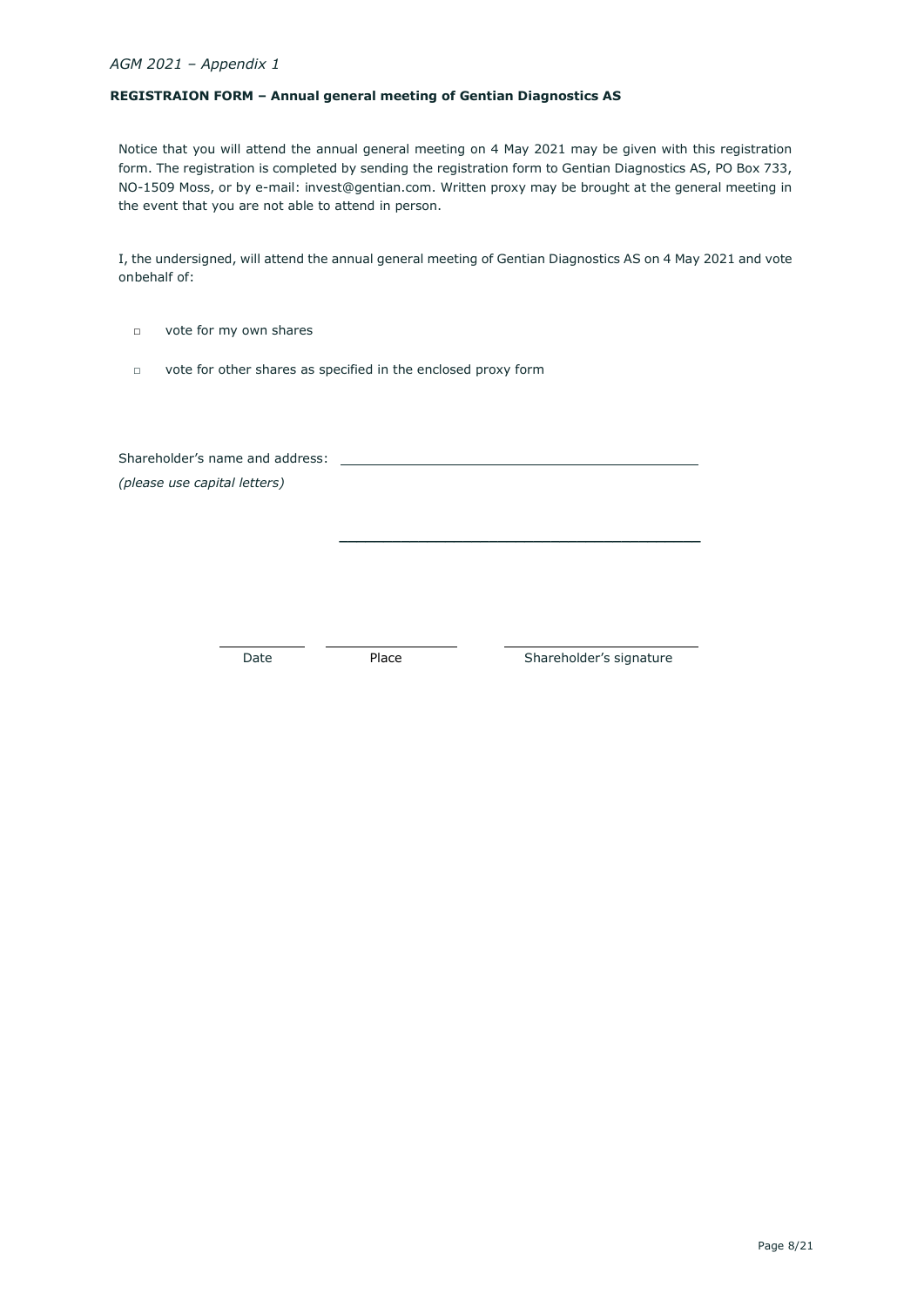## *AGM 2021 – Appendix 2* **PROXY – Annual general meeting of Gentian Diagnostics AS**

If you are unable to attend the annual general meeting on 4 May 2021, you can authorise someone to meet and vote on your behalf by sending this proxy authorisation to Gentian Diagnostics AS, PO Box 733, NO -1509 Moss, or by e-mail: [invest@gentian.com.](mailto:invest@gentian.com)

The undersigned shareholder of Gentian Diagnostics AS hereby authorises:

- □ Chairperson of the board of directors or the one he designates
- □ **\_\_\_\_\_\_\_\_\_\_\_\_\_\_\_\_\_\_\_\_\_\_\_\_\_\_\_\_\_\_\_\_\_\_\_\_\_\_\_**

# Name of proxy-holder *(please use capital letters)*

to attend and vote on my behalf at the annual general meeting 4 May 2021. If this proxy authorisation is submitted without naming the proxy-holder, the proxy shall be deemed given to the chairperson of the board of directors or the one he designates. The voting shall be conducted in accordance with the instructions below. **If the boxes are not ticked, this will be interpreted as an instruction to vote in "favour" of the proposal in the notice.** In the event of proposals that replace or supplement the proposals in the notice, the proxy-holder will decide how to vote.

| Item                                                                                |                                                                                                                                                                                                                |                                                                | For                                                                | Against                                                            | Abstain                                                            | Proxy-<br>holder<br>determines                                     |
|-------------------------------------------------------------------------------------|----------------------------------------------------------------------------------------------------------------------------------------------------------------------------------------------------------------|----------------------------------------------------------------|--------------------------------------------------------------------|--------------------------------------------------------------------|--------------------------------------------------------------------|--------------------------------------------------------------------|
|                                                                                     | 1. Election of a person to chair the meeting                                                                                                                                                                   |                                                                |                                                                    | $\overline{\phantom{a}}$                                           |                                                                    | Ξ.                                                                 |
| 2.                                                                                  | Election of a person to co-sign the minutes                                                                                                                                                                    |                                                                | $\Box$                                                             | $\Box$                                                             | $\Box$                                                             | $\Box$                                                             |
|                                                                                     | 3. Approval of the notice and agenda                                                                                                                                                                           |                                                                | $\Box$                                                             | $\Box$                                                             | $\Box$                                                             | $\Box$                                                             |
| 4.                                                                                  | Approval of the financial statements                                                                                                                                                                           |                                                                | $\Box$                                                             | $\Box$                                                             | $\Box$                                                             | $\Box$                                                             |
|                                                                                     | 5. Guidelines for remuneration of management and key personnel                                                                                                                                                 |                                                                | $\Box$                                                             | $\Box$                                                             | $\Box$                                                             | $\Box$                                                             |
|                                                                                     | 6. Remuneration to the auditor                                                                                                                                                                                 |                                                                | $\Box$                                                             | $\Box$                                                             | $\Box$                                                             | $\Box$                                                             |
|                                                                                     | 7. Remuneration to the board members                                                                                                                                                                           |                                                                |                                                                    |                                                                    |                                                                    |                                                                    |
|                                                                                     | Chairperson<br>a.                                                                                                                                                                                              |                                                                | $\Box$                                                             | $\Box$                                                             | $\Box$                                                             | $\Box$                                                             |
|                                                                                     | Board member<br>b.                                                                                                                                                                                             |                                                                | $\Box$                                                             | $\Box$                                                             | $\Box$                                                             | $\Box$                                                             |
|                                                                                     | 8. Remuneration to the nomination committee                                                                                                                                                                    |                                                                | $\Box$                                                             | $\Box$                                                             | $\Box$                                                             | $\Box$                                                             |
|                                                                                     | 9. Conversion to public limited liability company                                                                                                                                                              |                                                                | $\Box$                                                             | $\Box$                                                             | $\Box$                                                             | $\Box$                                                             |
|                                                                                     | 10. Change of corporate name                                                                                                                                                                                   |                                                                | $\Box$                                                             | $\Box$                                                             | $\Box$                                                             | $\Box$                                                             |
|                                                                                     | 11. Election of board members                                                                                                                                                                                  |                                                                |                                                                    |                                                                    |                                                                    |                                                                    |
|                                                                                     | The nomination committee's proposal in its entirety                                                                                                                                                            |                                                                | $\Box$                                                             | $\Box$                                                             | $\Box$                                                             | $\Box$                                                             |
|                                                                                     | Individual votes:                                                                                                                                                                                              |                                                                |                                                                    |                                                                    |                                                                    |                                                                    |
|                                                                                     | Tomas Settevik (chairperson)<br>a.<br>Ingrid Teigland Akay<br>b.<br>Espen Tidemann Jørgensen<br>c.<br>Kari E Krogstad<br>d.<br><b>Susanne Stuffers</b><br>e.<br><b>Runar Vatne</b><br>f.<br>Tomas Kramar<br>q. |                                                                | $\Box$<br>$\Box$<br>$\Box$<br>$\Box$<br>$\Box$<br>$\Box$<br>$\Box$ | $\Box$<br>$\Box$<br>$\Box$<br>$\Box$<br>$\Box$<br>$\Box$<br>$\Box$ | $\Box$<br>$\Box$<br>$\Box$<br>$\Box$<br>$\Box$<br>$\Box$<br>$\Box$ | $\Box$<br>$\Box$<br>$\Box$<br>$\Box$<br>$\Box$<br>$\Box$<br>$\Box$ |
|                                                                                     | 12. Nomination committee                                                                                                                                                                                       |                                                                |                                                                    |                                                                    |                                                                    |                                                                    |
|                                                                                     | instructions                                                                                                                                                                                                   | Approval of the amendment of the articles of association and   | $\Box$                                                             | $\Box$                                                             | $\Box$                                                             | $\Box$                                                             |
|                                                                                     |                                                                                                                                                                                                                | Election - the nomination committee's proposal in its entirety | $\Box$                                                             | $\Box$                                                             | $\Box$                                                             | $\Box$                                                             |
|                                                                                     | Individual votes:                                                                                                                                                                                              |                                                                |                                                                    |                                                                    |                                                                    |                                                                    |
|                                                                                     | Andreas Berdal Lorentzen<br>a.                                                                                                                                                                                 |                                                                | $\Box$                                                             | $\Box$                                                             | $\Box$                                                             | $\Box$                                                             |
|                                                                                     | b.<br>Haakon Sæter<br>Fredrik Thoresen<br>c.                                                                                                                                                                   |                                                                | $\Box$                                                             | $\Box$                                                             | $\Box$                                                             | $\Box$                                                             |
|                                                                                     | d.<br>Erling Sundrehagen                                                                                                                                                                                       |                                                                | $\Box$<br>$\Box$                                                   | $\Box$<br>$\Box$                                                   | $\Box$<br>$\Box$                                                   | $\Box$<br>$\Box$                                                   |
| 13. Amendment of the articles of association                                        |                                                                                                                                                                                                                |                                                                | $\Box$                                                             | $\Box$                                                             | $\Box$                                                             | $\Box$                                                             |
| 14. Board authorisation share capital increase                                      |                                                                                                                                                                                                                |                                                                | $\Box$                                                             | $\Box$                                                             | $\Box$                                                             | $\Box$                                                             |
| 15. Board authorisation share capital increase - employee share purchase<br>program |                                                                                                                                                                                                                | $\Box$                                                         | $\Box$                                                             | $\Box$                                                             | $\Box$                                                             |                                                                    |
|                                                                                     | Shareholder's name and address:<br>(please use capital letters)                                                                                                                                                |                                                                |                                                                    |                                                                    |                                                                    |                                                                    |
|                                                                                     | Place<br>Date                                                                                                                                                                                                  |                                                                | Shareholder's signature                                            |                                                                    |                                                                    |                                                                    |

If the shareholder is a company, a certificate of registration and/or an authorization evidencing the right to sign must beenclosed with the proxy.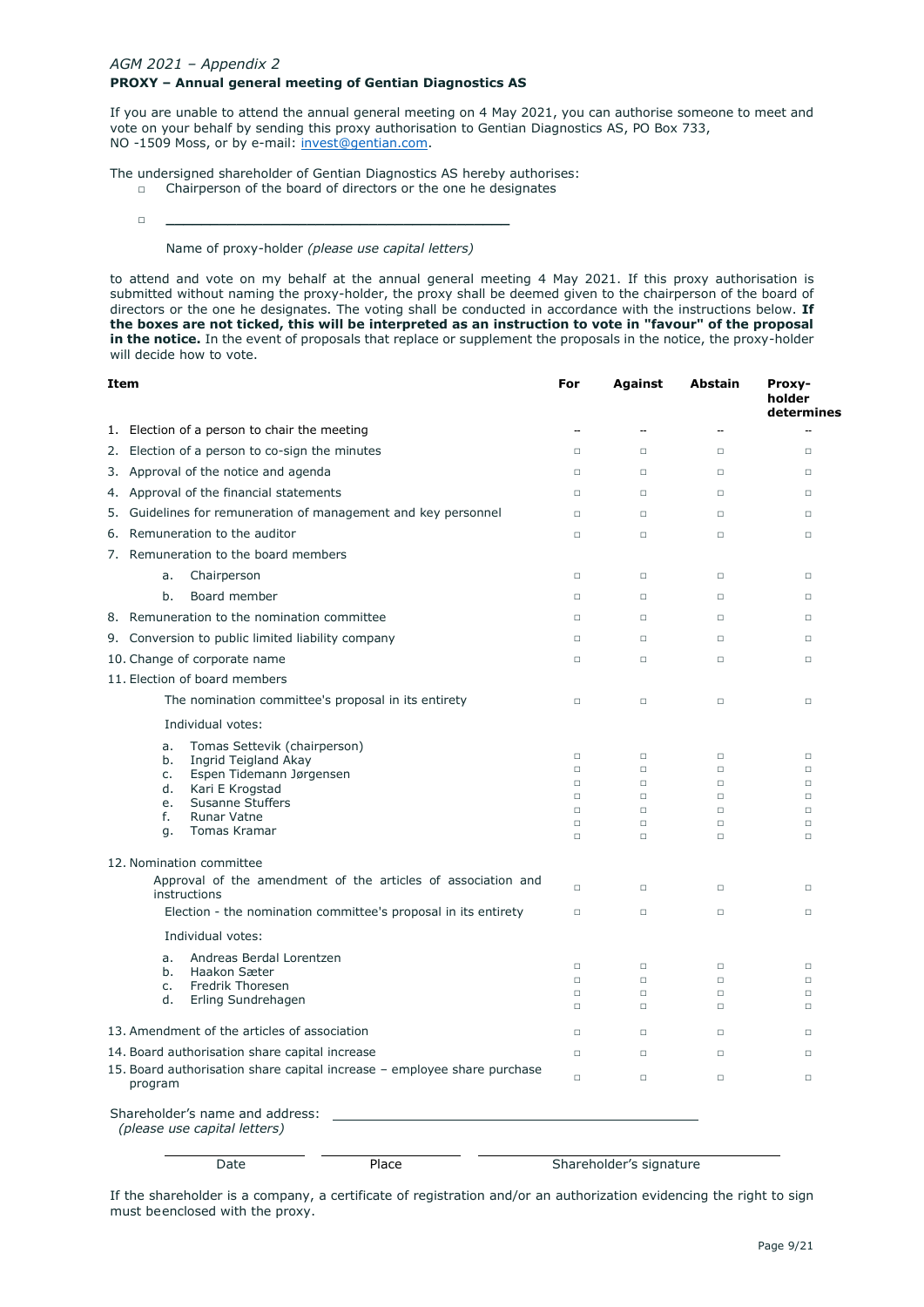# **Guidelines for remuneration of management and key personnel**

# **Gentian Diagnostics AS - Annual general meeting 2021**

# **1 INTRODUCTION**

These guidelines for remuneration of management and key personnel are prepared by the board of Gentian Diagnostics ASA (the **Company** or **Gentian**) in accordance with the Norwegian Public Limited Lability Companies Act (the **Companies Act**) section 6-16a for consideration at the annual general meeting on 4 May 2021. The principles presented in these guidelines provide the framework for the remuneration of management and key personnel in Gentian. It is the view of the board that these guidelines support the Company's business strategy and long-term interests.

The principles for determination of salaries and other remuneration apply to the management and key personnel of Gentian (the Chief Executive Officer (**CEO**), the Chief Financial Officer and other members of the management team) for the financial year 2021 and until new principles are resolved by the general meeting in accordance with the Companies Act.

# **2 PURPOSE, PROCESS AND ALIGNMENT WITH BUSINESS STRATEGY**

The main purposes of the management and key personnel remuneration are to attract and retain management and key personnel with relevant experience, expertise and advanced leadership skills, to allow shareholders to influence parameters of the salary and other kinds of remuneration, and to stimulate to a culture for remuneration that promotes the Company's business strategy and longterm interests and sustainability. The remuneration to management and key personnel shall promote the achievement of results and leadership in accordance with the Company's values and shall reflect the content and the complexity of the position as well as the performance of the individual.

In preparing these guidelines, considerations were also given to remuneration components and employment terms of the Company's other employees in addition to increase and growth over time in the remuneration. Such elements have formed a part of the board's basis for decision when assessing whether the guidelines are reasonable.

These guidelines aim to provide a clear framework for remuneration of management and key personnel aligned with the Company's business strategy and long-term interests and long-term growth in shareholder value.

# **3 THE MAIN PRINCIPLES OF THE REMUNERATION POLICY FOR MANAGEMENT AND KEY PERSONNEL**

Remuneration to management and key personnel shall be determined on the basis of the following main principles:

- The Company should not be a wage leader, but the management and key personnel shall be offered competitive salary.
- The compensation arrangements should be easy to manage and understand, long-term and possess flexibility.
- The total compensation arrangement should be linked to the Company's earnings and performance, and to the individual elements of the personal terms.

# **4 TYPES OF REMUNERATION AND PRINCIPLES**

# **4.1 Overview**

In general, the total remuneration package for management and key personnel consists of a fixed base salary, pension and insurance coverage, variable salary and other benefits.

The variable salaries are suitable to motivate, retain and reward individuals, and shall be based on responsibilities, expertise and performance. Variable salary consists of bonus arrangements, sharebased incentives and other benefits. The Company resolved a share-based option program for management and key personnel on 14 May 2018.

# **4.2 Base salary**

Management and key personnel are offered a fixed base salary at a level considered competitive and comparable to similar positions and companies. The level of fixed salary is to be reviewed regularly, usually annually.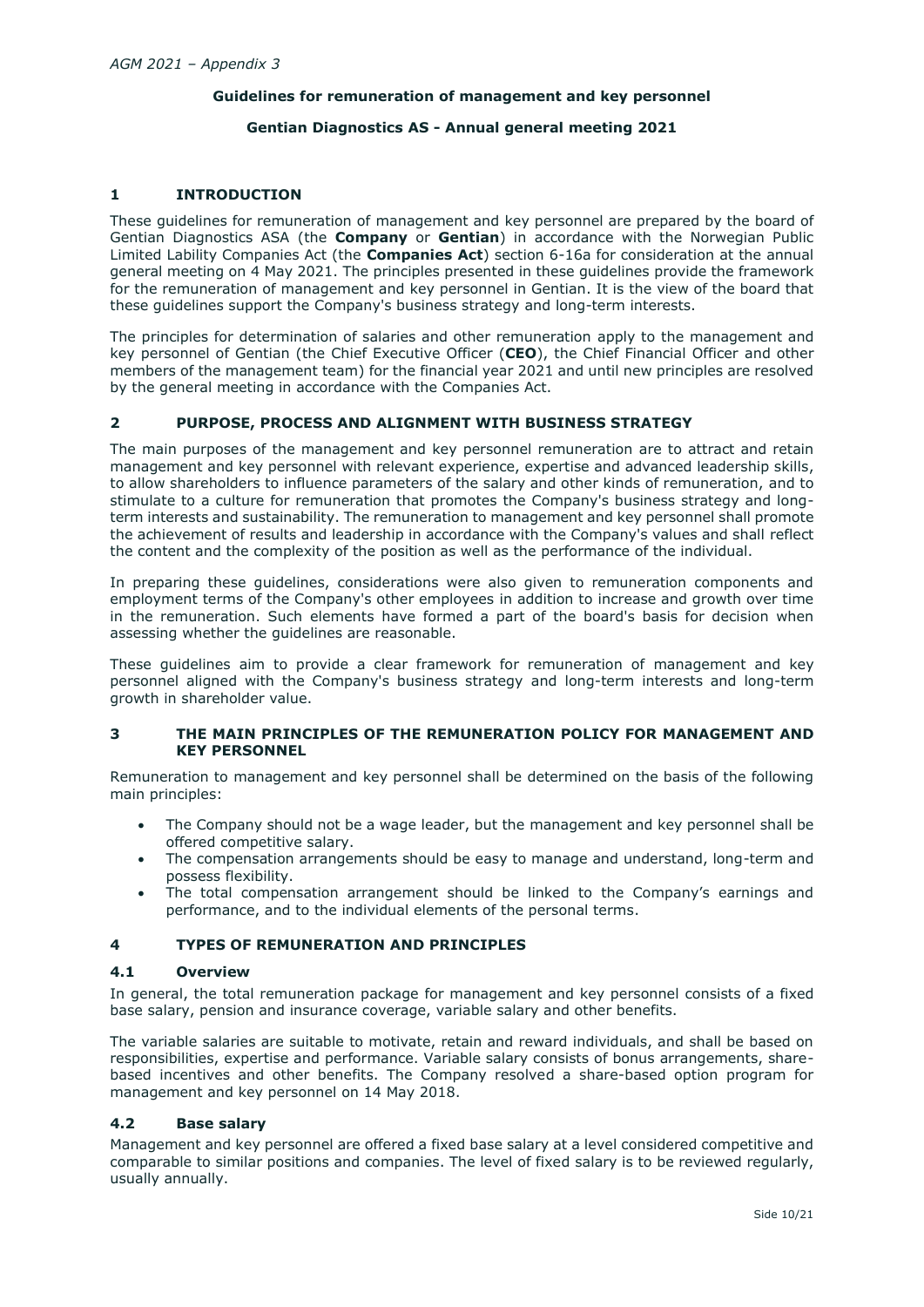# **4.3 Variable remuneration**

# 4.3.1 Bonus arrangements (short-term incentive)

The Company has established bonus arrangements for management and key personnel which is based on the Company's financial and operational results as well as personal goals. Annual bonuses shall amount to a maximum of 30% of base salary. Bonus payment is only triggered if the Company as a whole achieves approved defined financial targets.

# 4.3.2 Share–based compensation (long-term incentive)

The Company has established a performance-based share option program for management and key personnel. The current scheme was approved and initiated in 2018. Under the share option program, options may be allocated to the management and key personnel. The options entitle the option holder to purchase a defined number of shares to a pre-defined value after a specific period. The Company may decide settlement in cash. The share option program is further described in section [4.6](#page-10-0) below.

The Company has also established a long-term share-saving program for the employees.

#### **4.4 Pension and insurance**

Management and key personnel are included in the Company's standard pension and insurance schemes on the same terms and conditions as other employees.

#### **4.5 Other benefits**

Management and key personnel may be offered other benefits that are common for comparable positions, such as telephone service, home PC, free broadband service and newspapers. There are no special restrictions on the type of other benefits that can be agreed on.

### <span id="page-10-0"></span>**4.6 Further information on share-based compensation**

# 4.6.1 General guidelines for share-based compensation

The long-term incentives of Gentian (**LTI**) consist of a share price-related option program for management and key personnel. Under the share option program, options may be allocated to the management and key personnel. The options entitle the option holder to purchase a defined number of shares to a pre-defined value after a specific period. The Company may decide settlement in cash. Settlement in shares is conditional upon an authorisation from the general meeting for a share issue. The exercise will normally lead to a gain. Compensation related to LTI are structured with limitations in order to ensure superior objectives.

The board will determine the detailed criteria of the share option program and agreements.

The board and the remuneration committee will ensure that the grant and management of the share option program are in accordance with the intentions and guidelines.

#### Basis for the share option program

- Ensure that key employees have access to a compensation scheme that contributes to a long-term employment relationship in the Company
- Contribute to the expectation that key employees hold a portfolio of Gentian shares that can make a significant contribution to total compensation
- Create a common ownership perspective between shareholders and the management and key personnel when the value development in the Company is an essential part of total compensation

### Allocation criteria

Key employees at selected levels of positions where the goal is a long-term connection of key resources:

- CEO and other members of the management team, key employees and specialist in accordance with the following requirements:
	- $\circ$  The employee is of superior importance for the achievement of goals in relation to the Company's strategic and operational activities
	- o The employee possesses an important role in representing the Company's culture and value base
	- o The employee is difficult to replace and is an attractive resource for other companies

The rights of the scheme are valid only as long as the resource is employed in the Company. The scheme is independent of position and is not automatically repetitive.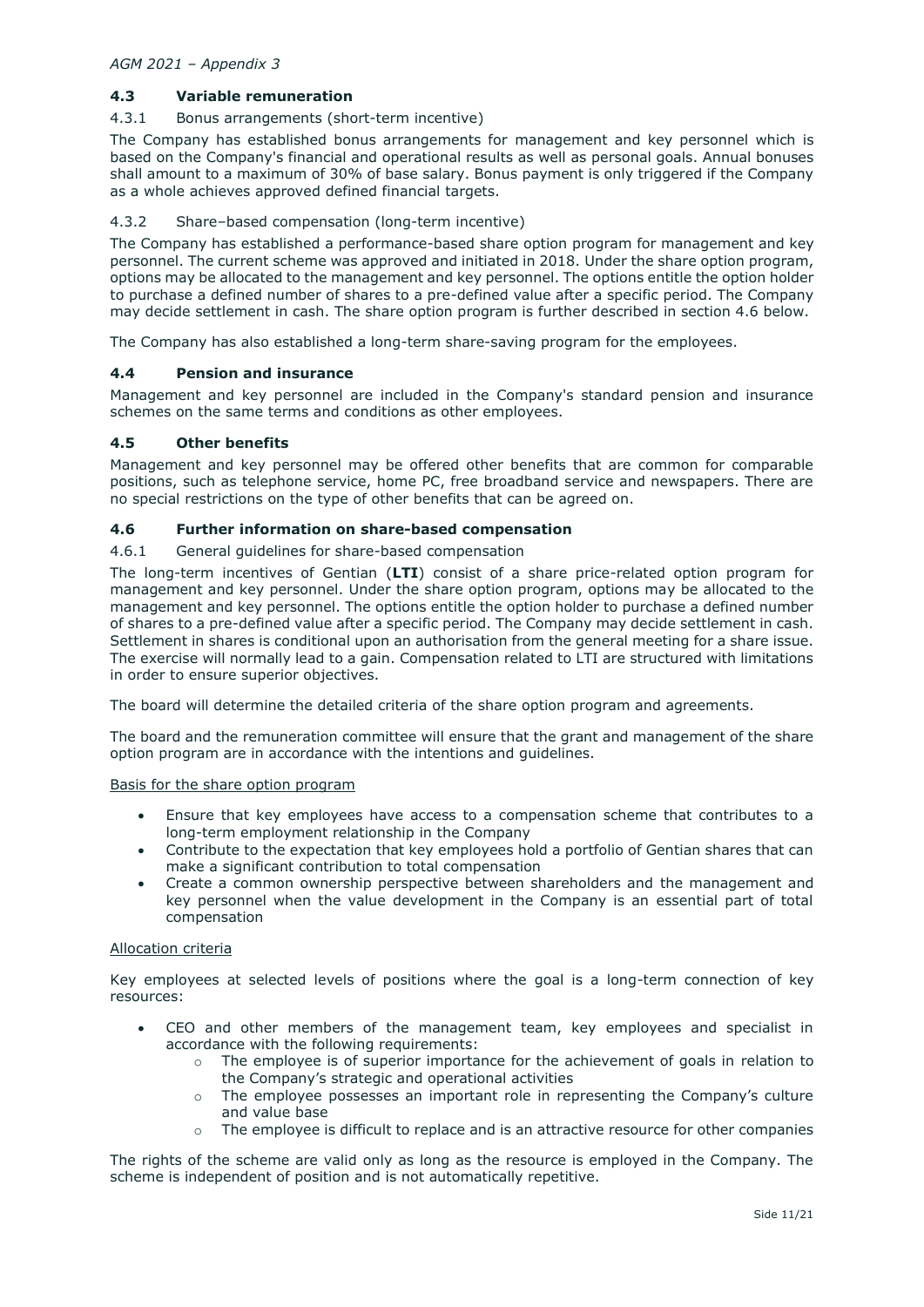### Annual and total allocation

Annual allocation of options is to be resolved by the board of the Company in order to optimize the effect of the allocation(s). The total number of outstanding options cannot exceed 5.0% of the outstanding shares of the Company.

#### Gain limits

The option shall have a pre-defined "strike price". The strike price shall be adjusted for dividends and other relevant share capital ratios (e.g., issues).

#### Time limits

Vesting period over three years, with 1/3 of the options vesting by the end of each year, as follows:

- 1/3 of the options granted no earlier than 2 years after allocation
- 1/3 of the options granted no earlier than 3 years after allocation
- $\bullet$  1/3 of the options granted no earlier than 4 years after allocation

The above will apply to all individual grants.

#### Purchase of shares

Each employee will be encouraged to use part of the gain to buy shares in the Company.

#### 4.6.2 Current share option program

On 14 May 2018, the board of directors of Gentian Diagnostics AS resolved to launch a share option program under which management and key personnel can be granted options in Gentian on the terms and conditions applicable under the program.

Under the share option program, a total of up to 770,136 options may be granted to management and key personnel. The options will be granted without consideration. The strike price will be set at a fair market price at the time of the grant. Each option, when exercised, will give the right to acquire one share in the Company, however, the Company may resolve settlement in cash. Settlement in shares is subject to seeking an authorisation from the general meeting for a share issue and/or share buy-back. Pursuant to the vesting schedule, 1/3 of the options will vest 24 months after the day of grant, 1/3 will vest 36 months after the day of grant and 1/3 will vest 48 months (as long as the option holder is still employed). If all share options under the option program would be granted, the total number of outstanding options in Gentian would be 770,136.

More information regarding the total number of options granted under the share option program may be found in the Company's annual report on the Company's website [www.gentian.com.](http://www.gentian.com/)

#### 4.6.3 Share savings program

The Company has established a new long-term share saving program for Gentian's employees, in order to motivate the employees to invest in the Company's shares and to own shares, and thus align the interests and commitment of the employees and management to work for a positive development of the value of the Company. The shares in the program are offered at a percent discount, with a maximum discount aligned with the maximum tax-free benefit granted pursuant to the applicable Norwegian taxation law as amended from time to time.

# **5 CONDITIONS FOR DISMISSAL AND SEVERANCE SCHEMES**

The CEO has no period of notice. The CEO is entitled to a settlement pay equivalent to six months' basic salary in the event of dismissal. Other management and key personnel are entitled to threeor six-months' notice.

Agreements may be signed regarding severance pay for other management and key personnel in order to ensure that the selection of management accords with the Company's requirements. Possible severance agreements are drawn up in a way which is acceptable both internally and externally. In addition to pay and other benefits during the period of notice, such arrangements must not confer the right to severance pay for a period exceeding 12 months.

For certain management and key personnel, agreements with non-competition clauses have been entered into. If the Company chooses to invoke such non-competition clause, management and key personnel may be entitled to compensation equal to up to 12 months base salary without a cap of 12 times the National Insurance basic amount (G).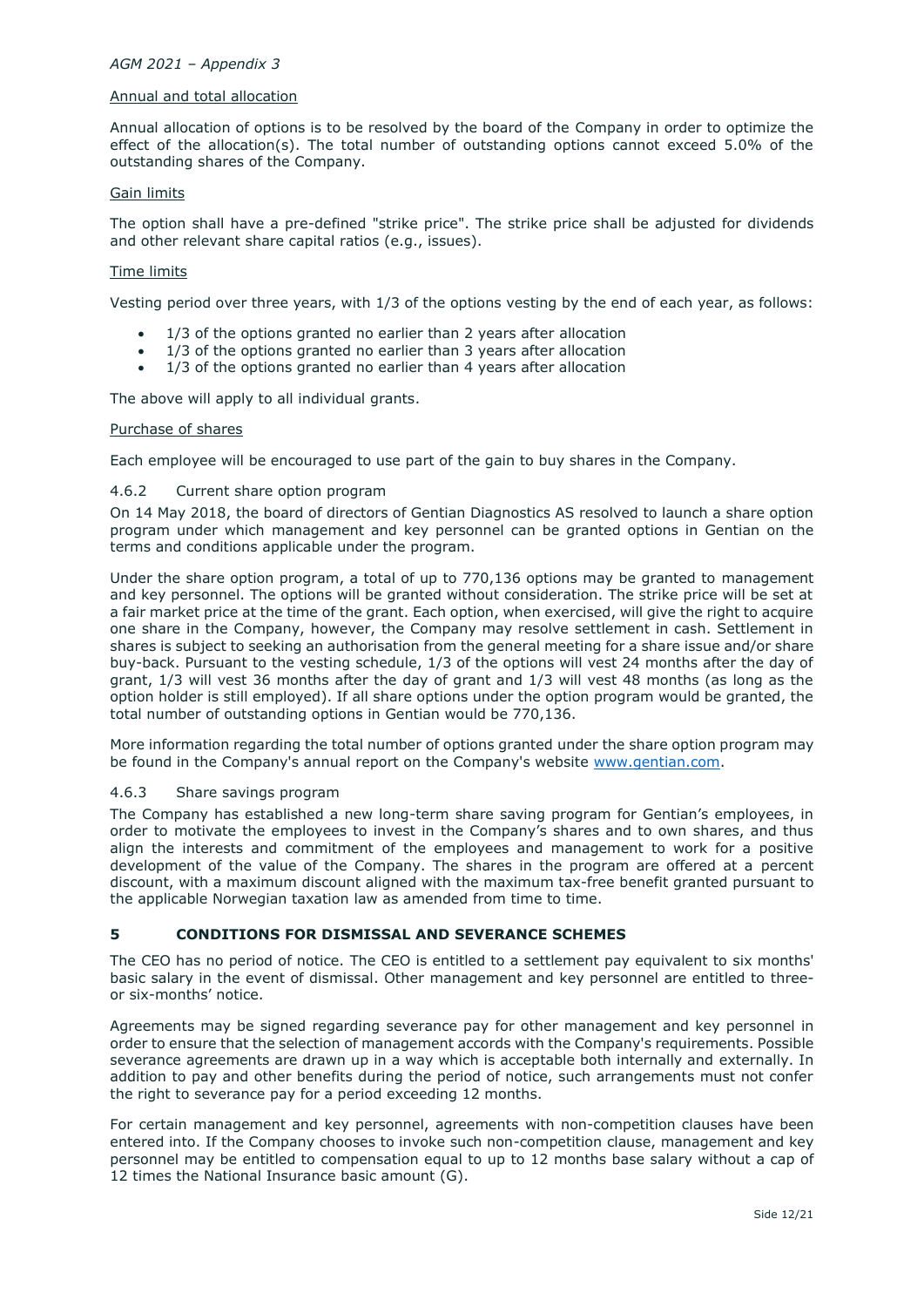# **6 PERSONNEL REMUNERATION IN THE GROUP**

Subsidiaries of Gentian (together with Gentian, the "Group") shall follow the main principles for determining management and key personnel salaries and remuneration as set out in these guidelines. Gentian aims at coordinating management and key personnel remuneration and the schemes used for variable benefits throughout the Group.

# **7 MANAGEMENT AND KEY PERSONNEL IN OTHER JURISDICTIONS THAN NORWAY**

Management and key personnel whose employment arrangements are entirely or partly regulated by rules other than Norwegian rules may receive a level of remuneration or remuneration components that deviate from these guidelines. However, the total remuneration shall be relevant to support the Company's business strategy, long-term interests and sustainability, and the terms shall be adapted to binding legislation, regulations and practice in the market concerned.

# **8 DEVIATION FROM THESE GUIDELINES**

The principles in these guidelines are binding for the board from the time they are approved by the general meeting.

The board may nevertheless decide to deviate entirely or partly from the guidelines in individual cases provided that there are special circumstances that make such deviation necessary in order to satisfy the long-term interests of the Company or to ensure the financial viability of the Company. Any deviation from the guidelines shall be approved by the board of directors and reported in the remuneration report for the relevant year. If deviation has continued so that it cannot be deemed temporary, the Company shall prepare new guidelines to be presented at the next possible general meeting.

Any substantial change to the guidelines and principles for remuneration to the management and key personnel, shall be presented and explained by the board and approved by the general meeting. In any case these guidelines shall be reviewed and approved by the general meeting at least every fourth year.

The board has established a remuneration committee. The duties of the remuneration committee include the responsibility to prepare the board's resolution and proposed new guidelines to be approved by the general meeting. The remuneration committee also prepares the boards assessments of matters concerning remuneration, including deviations from these guidelines.

# **9 REMUNERATION POLICY APPLIED DURING 2020**

The remuneration of management and key personnel during the financial year 2020 has been in accordance with the board's statement of guidelines as presented to the annual general meeting in 2020. For further information on management remuneration, see information included in the notes of the financial statements.

\* \* \*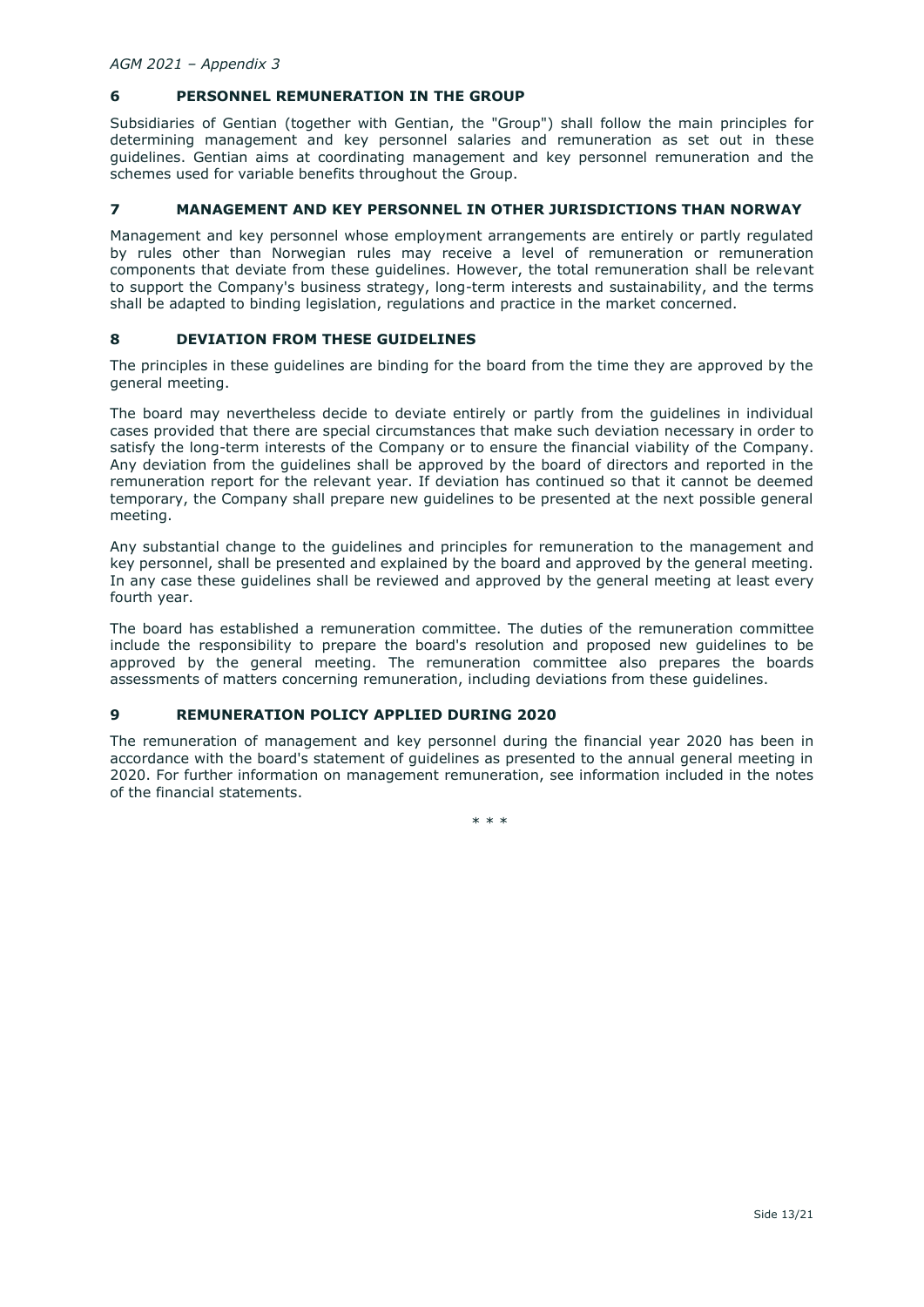

Bernt Ankers gate 17 1534 Moss www.hdo.nn

Til generalforsamlingen i Gentian Diagnostics AS

# Redegjørelse ved omdanning til ASA for Gentian Diagnostics AS

På oppdrag fra styret avgir vi som uavhengig sakkyndig en redegjørelse i samsvar med asal. § 2-6.

# Styrets ansvar for redegjørelsen

Styret er ansvarlig for informasjonen redegjørelsen bygger på og de verdsettelser som ligger til grunn for omdanningen.

# Uavhengig sakkyndigs oppgaver og plikter

Vår oppgave er å utarbeide en redegiørelse om de eiendeler og forpliktelser som foreligger ved omdanningen, kan oppføres i balansen til en samlet nettoverdi som gir dekning for pålydende av den aksjekapital selskapet skal ha som allmennaksjeselskap (jf. aksjeloven § 2-6, jf. § 15-1).

Den videre redegjørelsen består av to deler. Den første delen er en presentasjon av opplysninger i overensstemmelse med de krav som stilles i allmennaksjeloven § 2-6 første ledd nr. 1 til 4. Den andre delen er vår uttalelse.

# Del 1: Opplysninger om eiendeler og forpliktelser i forbindelse med omdanningen

Eiendeler og forpliktelser ved omdanningen fremgår av årsregnskapet for 2020 og omfatter følgende:

#### Eiendeler

- ٠ Investering i datterselskap
- Lån til konsernselskap
- Andre kortsiktige fordringer
- Likvide midler ٠

Gjeld

- Leverandørgjeld
- Offentlig gjeld

Omdanningen skjer ved overføring til regnskapsførte verdier.

# Del 2: Den uavhengig sakkyndiges uttalelse

Vi har utført vår kontroll og avgir vår uttalelse i samsvar med attestasjonsstandarden SA 3802-1 "Revisors uttalelser og redegjørelser etter aksjelovgivningen". Standarden krever at vi planlegger og utfører kontroller for å oppnå betryggende sikkerhet for at de eiendeler og forpliktelser som foreligger ved omdanningen, kan oppføres i balansen til en samlet nettoverdi som gir dekning for pålydende av den aksjekapital på NOK 1 541 188 selskapet skal ha som allmennaksjeselskap. Arbeidet omfatter kontroll av verdsettelsen av eiendeler og forpliktelser som foreligger ved omdanningen. Videre har vi vurdert de verdsettelsesmetoder som er benyttet, og de forutsetninger som ligger til grunn for verdsettelsen.

Etter var oppfatning er innhentet bevis tilstrekkelig og hensiktsmessig som grunnlag for vår konklusjon

BDD AS, et norsk aksjesuitikap, er deltaker i BDD International Limited, et ongelsk sekkap med begrenset ansvar, og er en del av det augle BDD-nettverket, som består av vavhengige selskaper i de enkelte land. Foretalsregisteret: NO 993 606 650 AVA

side 1 av 2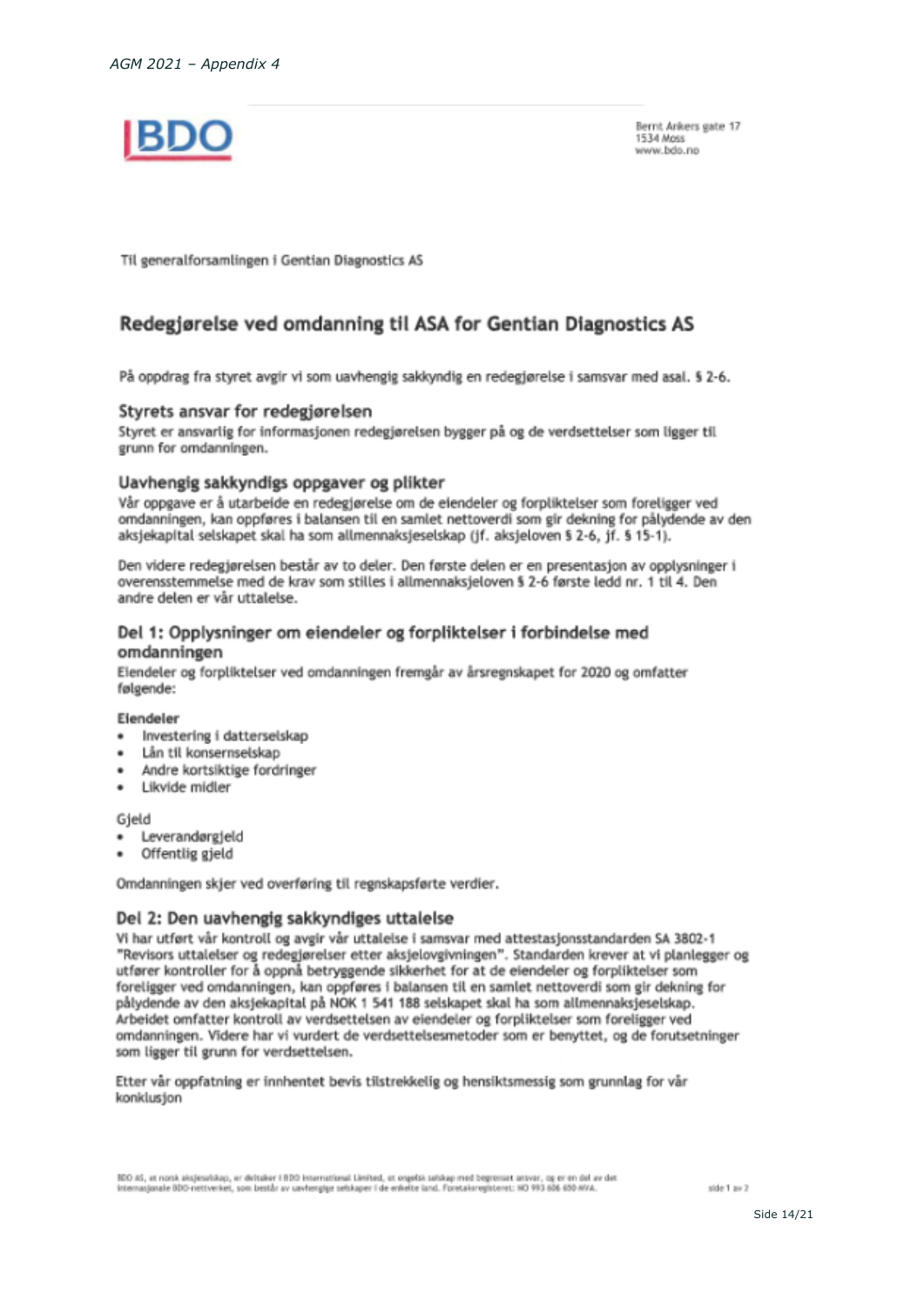Til generalforsamlingen i Gentian Diagnostics AS

# Redegjørelse ved omdanning til ASA for Gentian Diagnostics AS

På oppdrag fra styret avgir vi som uavhengig sakkyndig en redegjørelse i samsvar med asal. § 2-6.

# Styrets ansvar for redegiørelsen

Styret er ansvarlig for informasjonen redegjørelsen bygger på og de verdsettelser som ligger til grunn for omdanningen.

# Uavhengig sakkyndigs oppgaver og plikter

Vår oppgave er å utarbeide en redegjørelse om de eiendeler og forpliktelser som foreligger ved omdanningen, kan oppføres i balansen til en samlet nettoverdi som gir dekning for pålydende av den aksjekapital selskapet skal ha som allmennaksjeselskap (jf. aksjeloven § 2-6, jf. § 15-1).

Den videre redegiørelsen består av to deler. Den første delen er en presentasjon av opplysninger i overensstemmelse med de krav som stilles i allmennaksjeloven § 2-6 første ledd nr. 1 til 4. Den andre delen er vår uttalelse.

# Del 1: Opplysninger om eiendeler og forpliktelser i forbindelse med omdanningen

Eiendeler og forpliktelser ved omdanningen fremgår av årsregnskapet for 2020 og omfatter følgende:

# Eiendeler

- $\bullet$ Investering i datterselskap
- Lån til konsernselskap
- Andre kortsiktige fordringer
- · Likvide midler

# Gield

- · Leverandørgield
- Offentlig gjeld

Omdanningen skier ved overføring til regnskapsførte verdier.

# Del 2: Den uavhengig sakkyndiges uttalelse

Vi har utført vår kontroll og avgir vår uttalelse i samsvar med attestasjonsstandarden SA 3802-1 "Revisors uttalelser og redegiørelser etter aksielovgivningen". Standarden krever at vi planlegger og utfører kontroller for å oppnå betryggende sikkerhet for at de eiendeler og forpliktelser som foreligger ved omdanningen, kan oppføres i balansen til en samlet nettoverdi som gir dekning for pålydende av den aksjekapital på NOK 1 541 188 selskapet skal ha som allmennaksjeselskap. Arbeidet omfatter kontroll av verdsettelsen av eiendeler og forpliktelser som foreligger ved omdanningen. Videre har vi vurdert de verdsettelsesmetoder som er benyttet, og de forutsetninger som ligger til grunn for verdsettelsen.

Etter vår oppfatning er innhentet bevis tilstrekkelig og hensiktsmessig som grunnlag for vår konklusion

BDD AS, et norsk aksjesuitskop, er deltaker i BDD international Limited, et ongelsk selskap med begrenset ansvar, og er en del av det internationale (ID) nettyeriet, som bettår av unvhenstor selskaper i de enkelte land. Foretakuresistenet: NO 993 656-855 att/a

side 1 av 2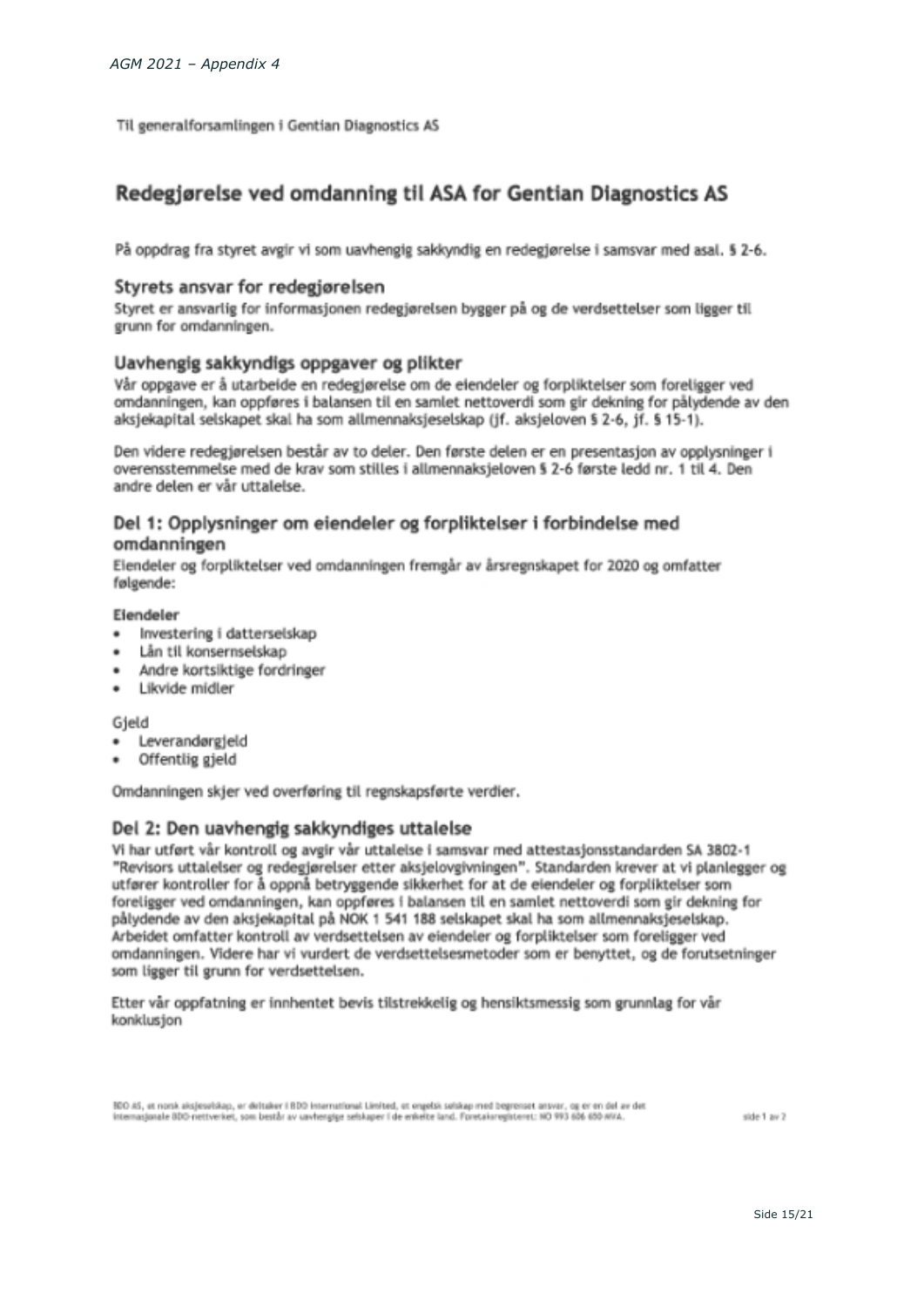

# Konklusjon

Etter vår mening kan eiendelene og forpliktelsene som foreligger ved omdanningen oppføres i balansen til en samlet nettoverdi som gir dekning for pålydende av den aksjekapital på NOK 1 541 188, som selskapet skal ha som allmennaksjeselskap.

Moss, 14.04.2021 BDO AS

lEdulal ų

Per Harald Eskedal statsautorisert revisor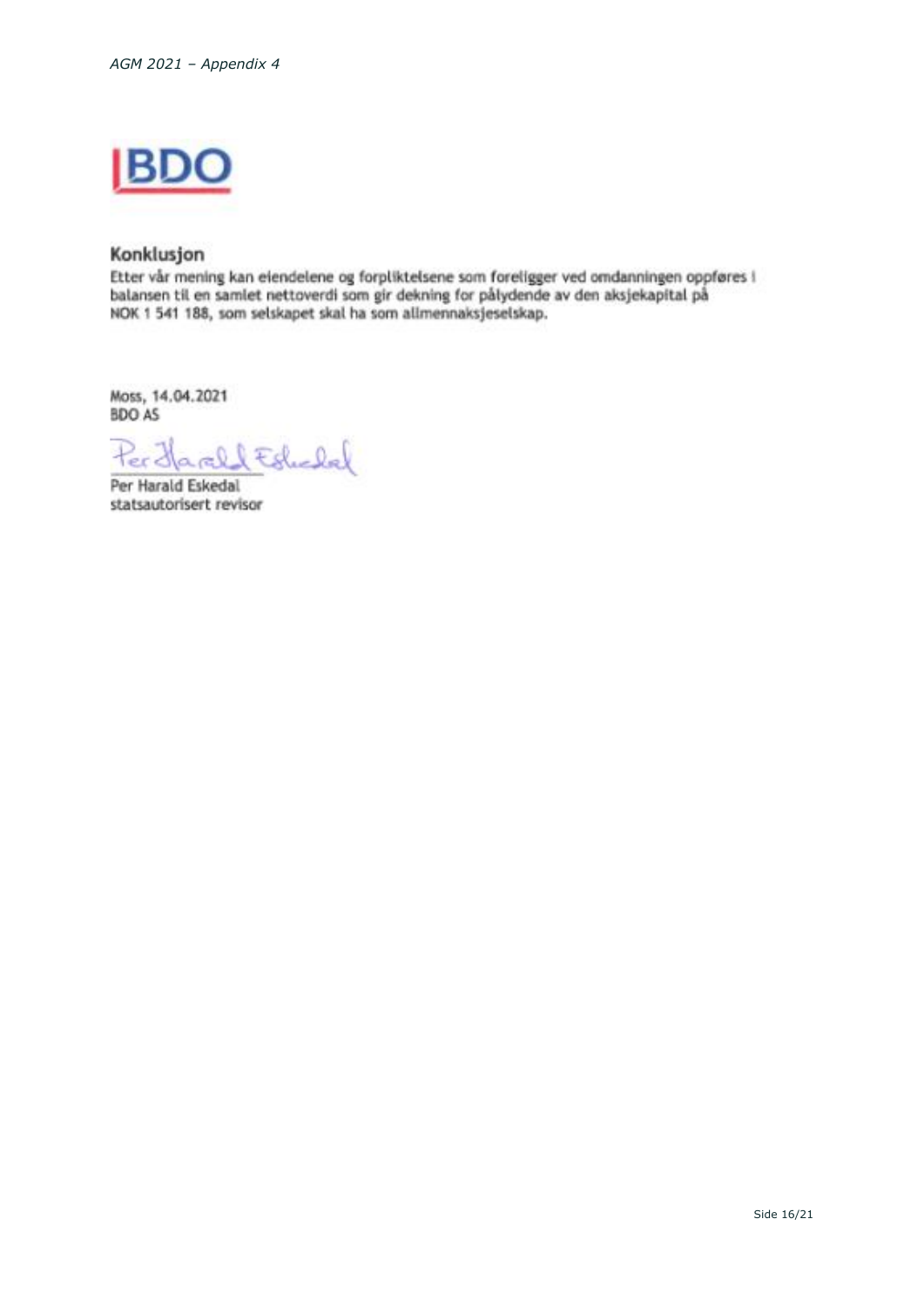# **INSTRUCTIONS FOR THE NOMINATION COMMITTEE OF GENTIAN DIAGNOSTICS ASA**

(Adopted by the board of directors of Gentian Diagnostics ASA (the "**Company**") on the 15 April 2021 – subject to the approval by the general meeting.)

# **1 PURPOSE**

The nomination committee is established in accordance with the articles of association of Gentian Diagnostics ASA (the "**Company**" or "**Gentian**"). This instruction contains the guidelines regarding the members of the nomination committee, its tasks and procedures.

The nomination committee shall abide by the laws and regulations regarding representation on the board of directors on a publicly listed company, and as far as possible attend to the Norwegian Code of Practice for Corporate Governance.

# **2 RESPONSIBILITIES**

The responsibilities of the nomination committee are to provide a recommendation at the general meeting regarding (i) election of chair of the board, shareholder elected board members and any deputy members, and (ii) election of members to the nomination committee.

The nomination committee shall also provide a recommendation to the general meeting regarding remuneration to the board of directors and the nomination committee.

# **3 COMPOSITION, ELECTION AND REMUNERATION**

The nomination committee shall consist of two to four members. The members of the committee and the chairperson are elected by the general meeting for a term of up to one year unless the general meeting decides otherwise in connection with the election.

The members of the nomination committee shall be elected to take into account the interests of the shareholders in general, and the majority of the members shall be independent of the board of directors and executive management. No more than one member of the nomination committee shall be a member of the board of directors. The nomination committee shall not include the chief executive officer or any other executive personnel.

The general meeting determines the remuneration of the nomination committee. The nomination committee's costs are carried by the Company.

# **4 RULES OF PROCEDURE**

The nomination committee forms a quorum when half or more of the committee's members participate and all other members of the committee have been given the opportunity to participate. In the case of an equal vote, the chairperson shall have a casting vote.

Meetings of the nomination committee are held upon notice by the chairperson and also when a member, the chairperson of the board of directors or the Chief Executive Officer requests it.

Minutes shall be prepared from the committee's meetings, which shall be signed by all participating members.

The chairperson of the board of directors and the Chief Executive Officer shall, without voting rights and to the extent possible, be asked to participate in a committee meeting before the committee issues its final recommendation.

In its work, the nomination committee may contact, among others, different shareholder groups, the management, the directors of the board and external advisors. It shall be ensured that shareholders have the opportunity to propose candidates for election to the board of directors and other positions.

The nomination committee shall emphasize that the proposed candidates have the necessary experience, competence and capacity to carry out their duties in a satisfactory manner.

The nomination committee's recommendations shall comply with the at all times prevailing laws and rules put forward by the Oslo Stock Exchange regarding the composition of the board of directors. The nomination committee shall also pay due attention to the recommendations on composition of the board of directors set forth in the Norwegian Code of Practice for Corporate Governance, the Norwegian Public Limited Companies Act and other relevant recommendations on corporate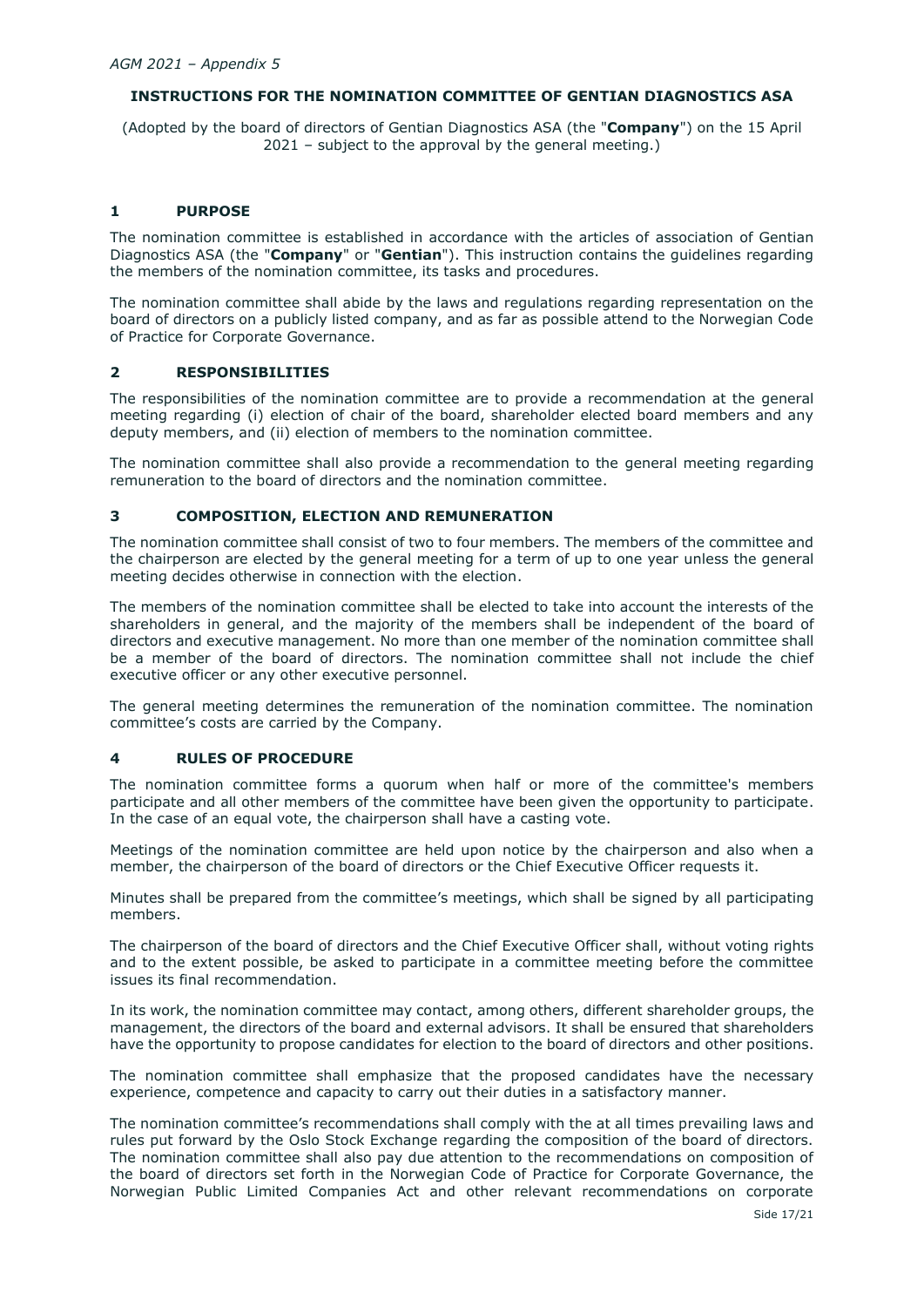governance. If the board has prepared an evaluation of its work, the nomination committee shall be allowed access to such report and take its contents into consideration when making recommendations.

The candidates proposed by the nomination committee must have confirmed their willingness to assume the proposed position.

The nomination committee's recommendations must justify why it is proposing each candidate separately, and shall contain all relevant information about the candidates.

The nomination committee's recommendation shall be explained, including how it ensures the shareholders and the Company's needs. Further, the recommendation shall include relevant information on the candidates, including experience, capacity, independence, age, education, ownership interests in, or other relationship with, the Company and positions in other companies or organizations. In case of recommendation of re-election of directors, the recommendation should include information on the period previously served and other relevant information. Any dissenting opinions shall appear from the recommendation. In case the recommendation includes candidates for the nomination committee, it should include relevant information on such candidates. The nomination committee's recommendation shall, to the extent possible, explain how the nomination committee has executed its work.

# **5 HANDLING OF THE COMMITTEE'S RECOMMENDATION**

The nomination committee's recommendations to the general meeting shall be ready in time for it to be communicated to the shareholders prior to the general meeting, and at the latest 4 weeks prior to the general meeting. Preferably, the recommendation should be distributed to the shareholders together with the notice of the general meeting, alternatively the shareholders may be informed of the recommendation through a separate letter or press release.

The chairperson of the nomination committee, or whoever he or she may authorize, shall present the recommendation to the general meeting, and give an account for the nomination committee's work in relation to such recommendation.

\*\*\*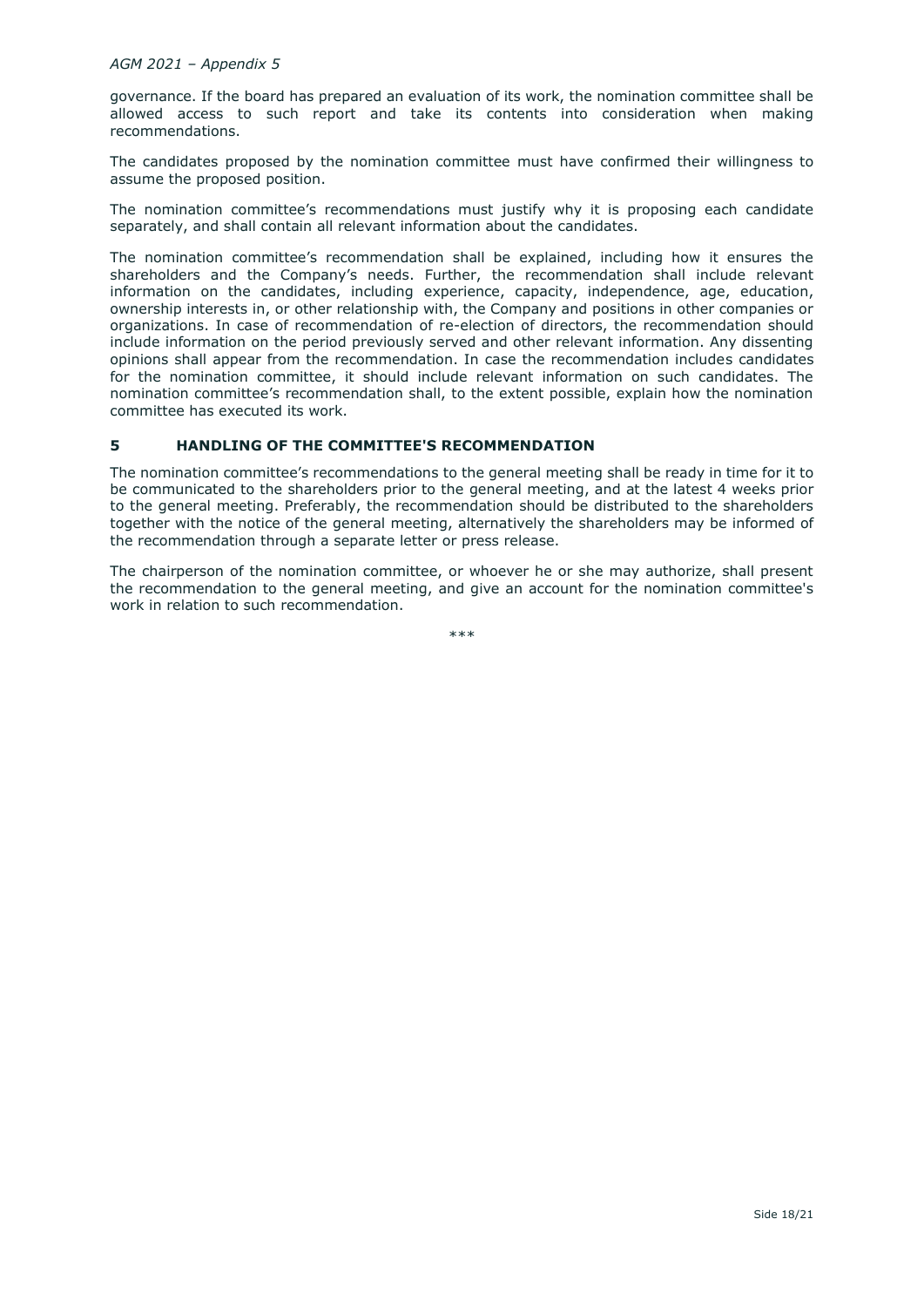*(Unofficial translation. The official language of these articles is Norwegian. In the event of any discrepancies between the English and Norwegian text, the Norwegian text shall prevail.)*

## **ARTICLES OF ASSOCIATION OF**

#### **GENTIAN DIAGNOSTICS ASA**

4 May 2021

#### **1 SELSKAPETS FIRMA 1 COMPANY NAME**

The name of the company is Gentian Diagnostics ASA. The company is a public limited liability company.

Selskapet er et allmennaksjeselskap.

Selskapets forretningskontor er i Moss kommune.

Selskapets virksomhet er: Utvikling og markedsføring av analysesystemer for medisinsk in vitro diagnostikk og i den forbindelse salg av konsulenttjenester samt ved aksjetegning eller på annen måte delta i andre selskaper eller andre foretagender med økonomisk formål.

Selskapets aksjekapital er kr. 1.541.188,9, fordelt på 15.411.889 aksjer, hver pålydende kr. 0,10.

Selskapets aksjer skal registreres i VPS.

Medlemmene og leder av styret velges av generalforsamlingen, etter forslag fra valgkomiteen, inkludert eventuelle varamedlemmer.

aksjonærvalgte styremedlemmer.

Medlemmene av styret velges for ett år. Tjenesteperioden kan bli kortere dersom det er tilleggsvalg.

Selskapet skal ha en valgkomité, som velges av generalforsamlingen.

Valgkomitéen skal bestå av to til fire The nomination committee shall consist of two medlemmer som utnevnes av

### **2 FORRETNINGSKONTOR 2 FORRETNINGSKONTOR**

The company's registered business office is in the municipality of Moss, Norway.

#### **3 SELSKAPETS VIRKSOMHET 3 BUSINESS OF THE COMPANY**

The company's business is: Development and marketing of analysis systems for in vitro medical diagnostics and in this connection the sale of consulting services as well as by subscription for shares or otherwise participating in other companies or other entities with financial purposes.

#### **4 SELSKAPETS AKSJEKAPITAL 4 THE COMPANY'S SHARE CAPITAL**

The company's share capital is NOK 1,541,188.9 divided into 15,411,889 shares, with a nominal value of NOK 0.10 each.

The shares of the company shall be registered in the VPS.

# **5 STYRE 5 BOARD OF DIRECTORS**

Members and chair of the board of directors are elected by the general meeting, after proposal from the nomination committee, including any deputy members.

Selskapets styre skal ha fra 3 til 7 The board of directors shall consist of between 3 and 7 shareholder elected board members.

> Members of the board are elected for a period of one year. The service period may be shorter if there is supplementary election.

# **6 VALGKOMITÉ 6 NOMINATION COMMITTEE**

The company shall have a nomination committee, elected by the general meeting.

Side 19/21 to four members elected by the general

#### **VEDTEKTER FOR**

#### **GENTIAN DIAGNOSTICS ASA**

4. mai 2021

Selskapets firma er Gentian Diagnostics ASA.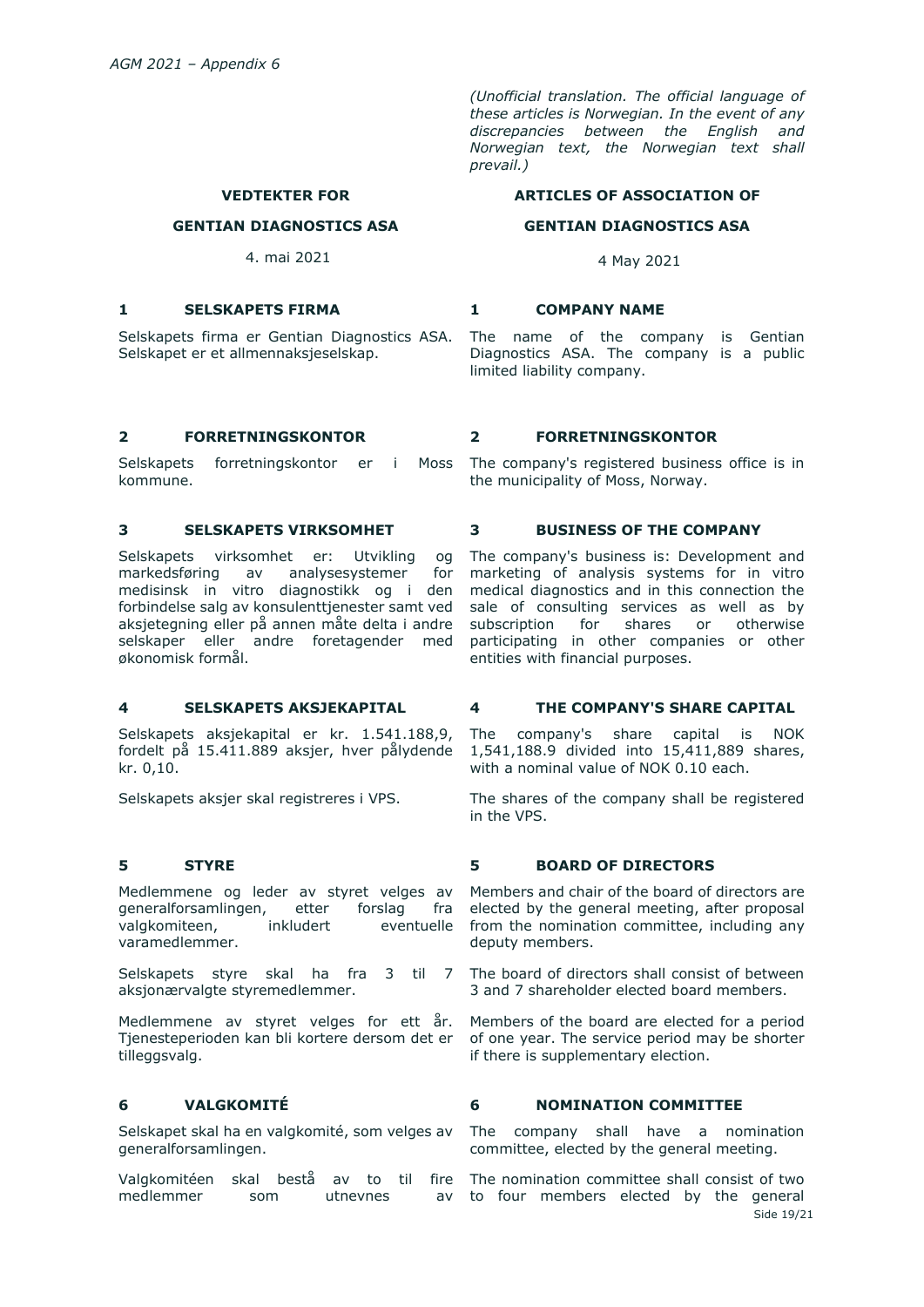generalforsamlingen, hvor flertallet av medlemmene skal være uavhengige av styret og ledende ansatte. Medlemmene i valgkomitéen, inkludert valgkomitéens leder, utnevnes av generalforsamlingen for en periode på et år med mindre generalforsamlingen beslutter å fravike denne ved utnevnelsen.

Valgkomitéen fremmer forslag til generalforsamlingen om (i) valg av styrets leder, aksjonærvalgte styremedlemmer og eventuelle varamedlemmer, og (ii) valg av medlemmer til valgkomitéen.

Valgkomitéen fremmer videre forslag til generalforsamlingen om honorar til styret og valgkomitéen, som fastsettes av generalforsamlingen.

Generalforsamlingen kan fastsette instruks for valgkomitéen.

# **7 GENERALFORSAMLINGEN 7 THE GENERAL MEETING**

Den ordinære generalforsamling skal behandle:

- Godkjennelse av årsregnskap og årsberetning, herunder utdeling av utbytte.
- Andre saker som i henhold til lov eller selskapets vedtekter hører under generalforsamlingen.

Generalforsamlingen skal holdes i Moss eller Oslo kommune. Er det av særlige grunner nødvendig, kan generalforsamlingen holdes et annet sted.

Retten til å delta og stemme på generalforsamlinger kan bare utøves for aksjer som er ervervet og innført i aksjeeierregisteret den femte virkedagen før generalforsamlingen.

Aksjeeiere som vil delta i en generalforsamling i selskapet, skal melde dette til selskapet innen en frist som angis i innkallingen til generalforsamlingen, og som ikke kan utløpe tidligere enn fem dager før generalforsamlingen. Aksjeeier som ikke har meldt fra innen fristens utløp, kan nektes adgang.

Vedlegg til saker som skal behandles på generalforsamlingen og som er gjort tilgjengelig for aksjonærene på selskapets nettside, trenger ikke å sendes ut til aksjonærene. Dette inkluderer også dokumenter som ved lov skal inngå i eller være vedlagt innkallingen til generalforsamlingen. En aksjonær kan allikevel be om å motta vedlegg til saker som skal behandles på generalforsamlingen, uten å måtte betale for det.

meeting, where the majority of the members shall be independent of the board and the management. The members of the nomination committee, including the chairperson, will be elected by the general meeting for a term of one year unless the general meeting decides otherwise in connection with the election.

The nomination committee shall present proposals to the general meeting regarding (i) election of chair of the board, shareholder elected board members and any deputy members, and (ii) election of members to the nomination committee.

The nomination committee shall also present proposals to the general meeting for remuneration of the board and the nomination committee, which is to be determined by the general meeting.

The general meeting may adopt instructions for the nomination committee.

The annual general meeting shall resolve:

- The approval of the annual accounts and annual report, as well as distribution of dividends.
- Other matters that the general meeting is required by law or the articles of association of the company to resolve.

The general meeting shall be held in the municipality of Moss or Oslo. If it is necessary for special reasons, the general meeting may be held elsewhere.

The right to participate and vote at general meetings of the company can only be exercised for shares which have been acquired and registered in the shareholders register on the fifth business day prior to the general meeting.

Shareholders who intend to attend a general meeting shall give the company written notice of their intention within a time limit given in the notice of the general meeting, which cannot expire earlier than five days before the general meeting. Shareholders, who have failed to give such notice within the time limit, can be denied admission.

Appendices relating to matters to be dealt with by the general meeting and that are made available for the shareholders on the company's website, do not need to be sent to the shareholders. This shall also apply to documents that by law are required to be included in or attached to the notice to the general meeting. A shareholder may nevertheless request that documents relating to